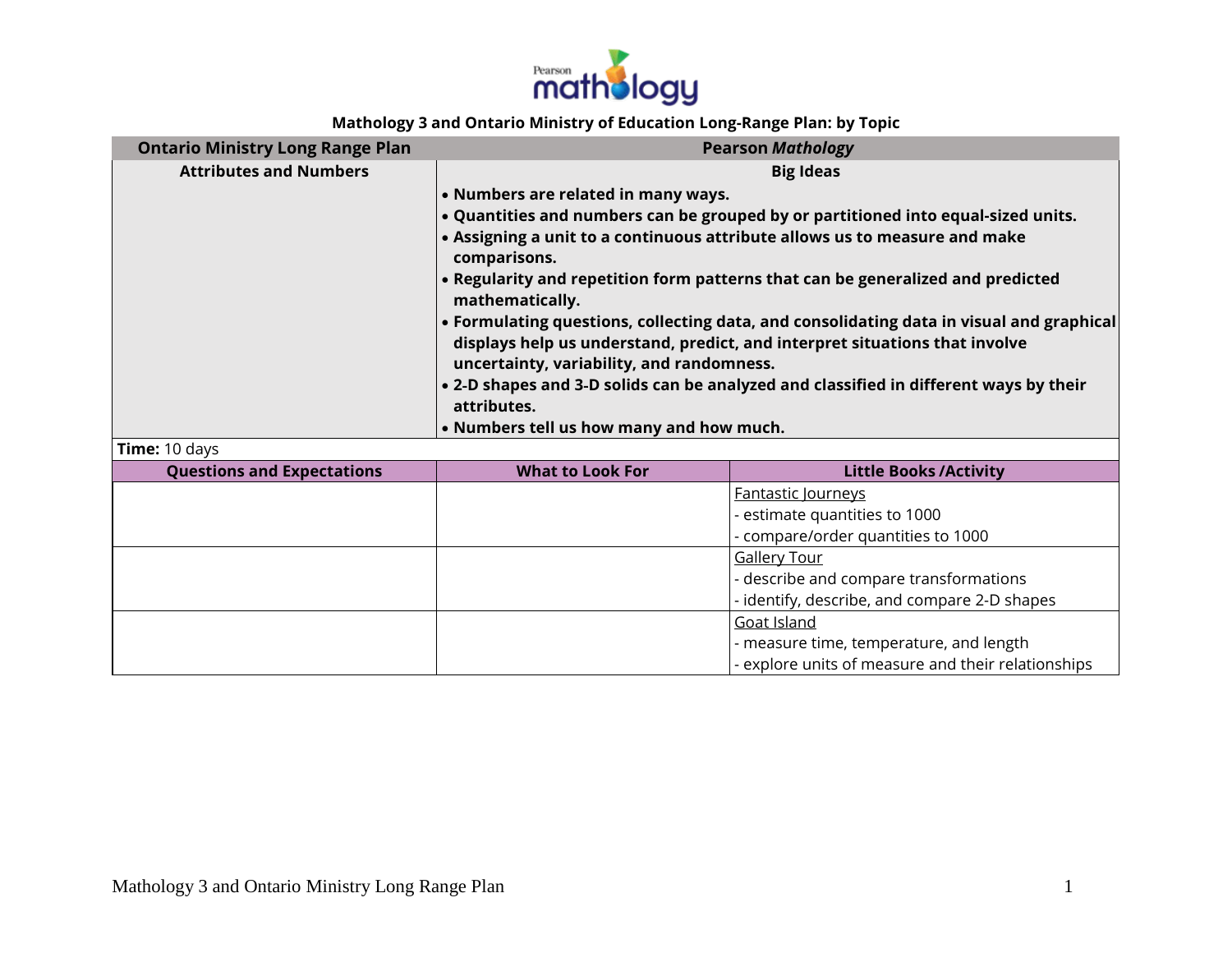| <b>Questions and Expectations</b> | <b>What to Look For</b> | Little Books /Activity        |
|-----------------------------------|-------------------------|-------------------------------|
| <b>Questions and Expectations</b> | <b>What to Look For</b> | <b>Little Books /Activity</b> |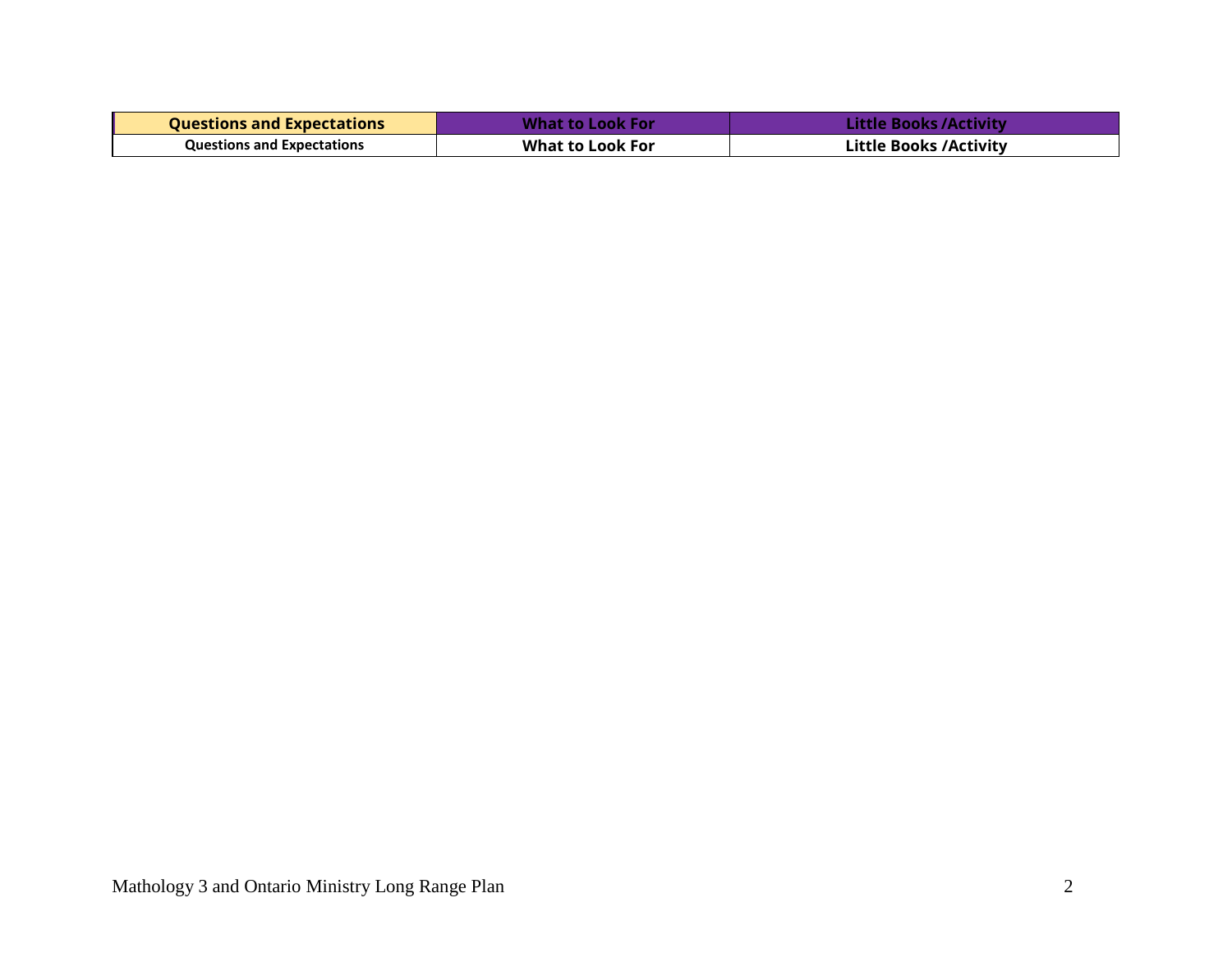| <b>Questions and Expectations</b>                                                                                                                                                                                                                                                                                                                                                                                                                        | <b>What to Look For</b>                                                                                                                                                                                                                                                                                                                                                                                                                                                     | <b>Little Books /Activity</b>                                                                                                                                                                                                                                                                                                                                                              |
|----------------------------------------------------------------------------------------------------------------------------------------------------------------------------------------------------------------------------------------------------------------------------------------------------------------------------------------------------------------------------------------------------------------------------------------------------------|-----------------------------------------------------------------------------------------------------------------------------------------------------------------------------------------------------------------------------------------------------------------------------------------------------------------------------------------------------------------------------------------------------------------------------------------------------------------------------|--------------------------------------------------------------------------------------------------------------------------------------------------------------------------------------------------------------------------------------------------------------------------------------------------------------------------------------------------------------------------------------------|
| Developing an understanding of                                                                                                                                                                                                                                                                                                                                                                                                                           | - Are students able to identify the                                                                                                                                                                                                                                                                                                                                                                                                                                         | Patterning and Algebra Unit 1: Patterns and                                                                                                                                                                                                                                                                                                                                                |
| attributes                                                                                                                                                                                                                                                                                                                                                                                                                                               | changing attributes and the core of a                                                                                                                                                                                                                                                                                                                                                                                                                                       | <b>Expressions</b>                                                                                                                                                                                                                                                                                                                                                                         |
| D1.1 sort sets of data about people or                                                                                                                                                                                                                                                                                                                                                                                                                   | repeating pattern?                                                                                                                                                                                                                                                                                                                                                                                                                                                          | 1: Describing and Extending Patterns                                                                                                                                                                                                                                                                                                                                                       |
| things according to two and three<br>attributes, using tables and logic diagrams,<br>including Venn, Carroll, and tree diagrams,<br>as appropriate<br>E1.1 sort, construct, and identify cubes,<br>prisms, pyramids, cylinders, and cones by<br>comparing their faces, edges, vertices, and<br>angles<br>C1.1 identify and describe repeating<br>elements and operations in a variety of<br>patterns, including patterns found in real-<br>life contexts | - Can students extend a repeating pattern<br>involving 2 attributes?<br>- Are students able to create a tree<br>diagram to show all possible<br>combinations?<br>- Are students able to use their tree<br>diagram to determine the number of<br>possible combinations?<br>- Are students able to identify the<br>attributes of the different shapes? Are<br>they able to sort by different attributes?<br>- Are students able to name the shapes of<br>the faces of solids? | Patterning and Algebra Unit 2: Repeating Patterns<br>10: Sorting with Attributes<br>11: Identifying and Extending Patterns<br>12: Consolidation (Repeating Patterns)<br>Data Management and Probability Unit 1: Data<br>Management<br>1: Sorting People and Things<br>3: Collecting & Organizing Data<br>Geometry Unit 1: 2-D Shapes<br>1: Sorting Polygons<br>3: What's the Sorting Rule? |
|                                                                                                                                                                                                                                                                                                                                                                                                                                                          |                                                                                                                                                                                                                                                                                                                                                                                                                                                                             | 5: Consolidation (2-D shapes)<br>Geometry Unit 2: 3-D Solids<br>6: Exploring Geometric Attributes of Solids<br><b>Geometry Unit 4: Angles</b><br>18: Investigating Angles<br>19: Comparing Angles<br>20: Consolidation (Angles)                                                                                                                                                            |
| <b>Counting collections and subsets of</b>                                                                                                                                                                                                                                                                                                                                                                                                               | - Do students say 3-digit numbers without                                                                                                                                                                                                                                                                                                                                                                                                                                   | Number Unit 1: Counting                                                                                                                                                                                                                                                                                                                                                                    |
| collections based on attributes                                                                                                                                                                                                                                                                                                                                                                                                                          | using the word "and"?                                                                                                                                                                                                                                                                                                                                                                                                                                                       | 1: Numbers All Around Us                                                                                                                                                                                                                                                                                                                                                                   |
| B1.4 count to 1000, including by 50s, 100s,                                                                                                                                                                                                                                                                                                                                                                                                              | - Are students able to bridge tens and                                                                                                                                                                                                                                                                                                                                                                                                                                      | 2: Counting to 1000                                                                                                                                                                                                                                                                                                                                                                        |
| and 200s, using a variety of tools and                                                                                                                                                                                                                                                                                                                                                                                                                   | hundreds when counting on and back?                                                                                                                                                                                                                                                                                                                                                                                                                                         | 3: Skip-Counting Forward and Backward                                                                                                                                                                                                                                                                                                                                                      |
| strategies                                                                                                                                                                                                                                                                                                                                                                                                                                               | - Are students able to use patterns to help<br>them skip-count forward and backward?                                                                                                                                                                                                                                                                                                                                                                                        | 4: Consolidation (Counting)                                                                                                                                                                                                                                                                                                                                                                |
|                                                                                                                                                                                                                                                                                                                                                                                                                                                          |                                                                                                                                                                                                                                                                                                                                                                                                                                                                             | Number Unit 7: Financial Literacy                                                                                                                                                                                                                                                                                                                                                          |
|                                                                                                                                                                                                                                                                                                                                                                                                                                                          |                                                                                                                                                                                                                                                                                                                                                                                                                                                                             | 35: Estimating and Counting Money                                                                                                                                                                                                                                                                                                                                                          |
| <b>Reflection:</b> How can we organize numbers and shapes?                                                                                                                                                                                                                                                                                                                                                                                               |                                                                                                                                                                                                                                                                                                                                                                                                                                                                             |                                                                                                                                                                                                                                                                                                                                                                                            |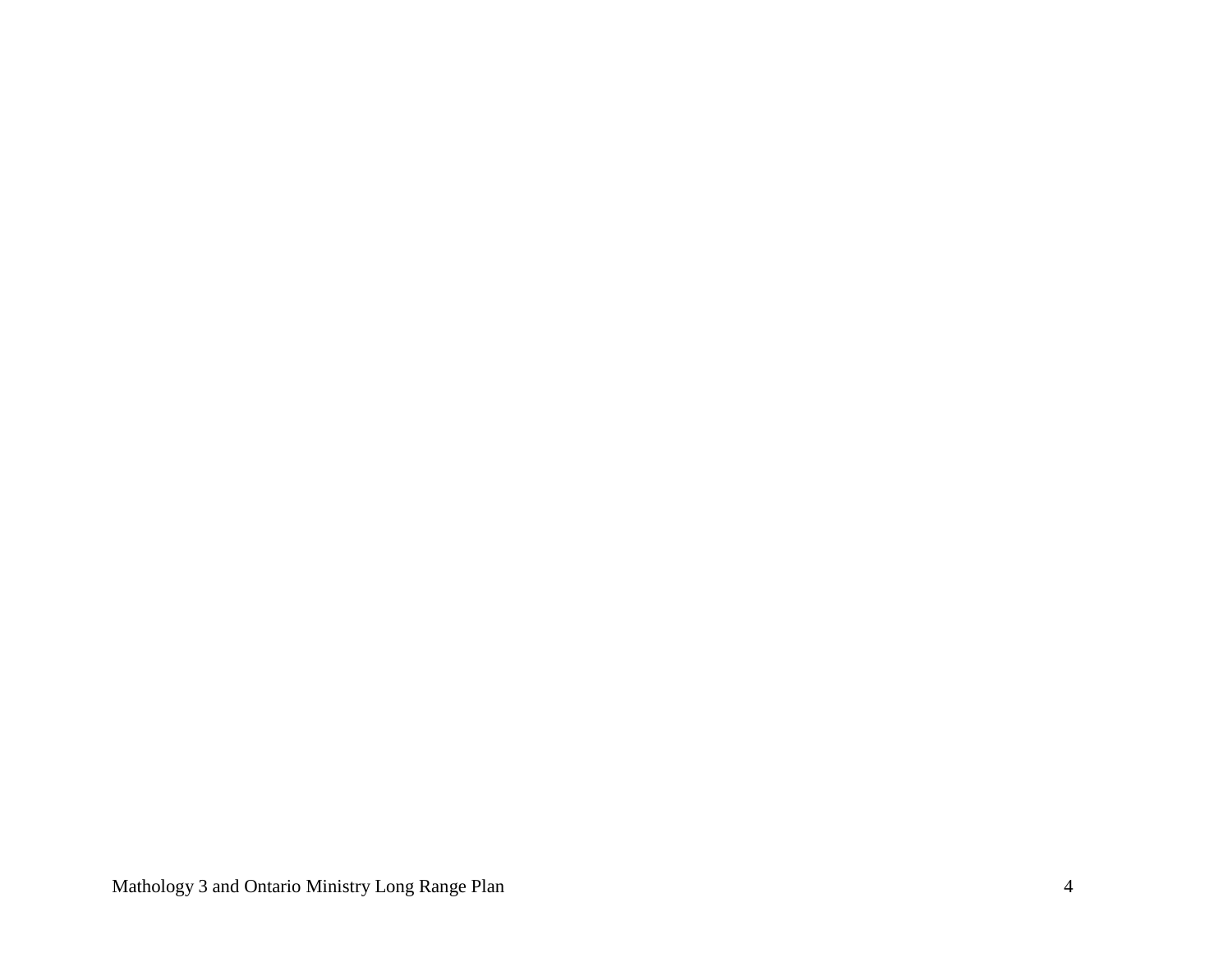| <b>Ontario Ministry Long Range Plan</b> | <b>Pearson Mathology</b>                                                 |                                                                                       |
|-----------------------------------------|--------------------------------------------------------------------------|---------------------------------------------------------------------------------------|
| Number Patterns, Relationships, and     | <b>Big Ideas</b>                                                         |                                                                                       |
| <b>Equivalency</b>                      |                                                                          | . Quantities and numbers can be grouped by or partitioned into equal-sized units.     |
|                                         | • Numbers are related in many ways.                                      |                                                                                       |
|                                         |                                                                          | • Quantities and numbers can be grouped by, and partitioned into, units to determine  |
|                                         | how many or how much.                                                    |                                                                                       |
|                                         | mathematically.                                                          | . Regularity and repetition form patterns that can be generalized and predicted       |
|                                         |                                                                          | • Patterns and relations can be represented with symbols, equations, and expressions. |
|                                         |                                                                          | . Quantities and numbers can be added and subtracted to determine how many or         |
|                                         | how much.                                                                |                                                                                       |
|                                         | . Objects can be located in space and viewed from multiple perspectives. |                                                                                       |
| Time: 20 days                           |                                                                          |                                                                                       |
| <b>Questions and Expectations</b>       | <b>What to Look For</b>                                                  | <b>Little Books / Activity</b>                                                        |
|                                         |                                                                          | <b>How Numbers Work</b>                                                               |
|                                         |                                                                          | - compose/decompose 3-digit numbers                                                   |
|                                         |                                                                          | - find and use number patterns                                                        |
|                                         |                                                                          | <b>Finding Buster</b>                                                                 |
|                                         |                                                                          | - compose to 1000 based on place value                                                |
|                                         |                                                                          | - compare/order numbers to 1000                                                       |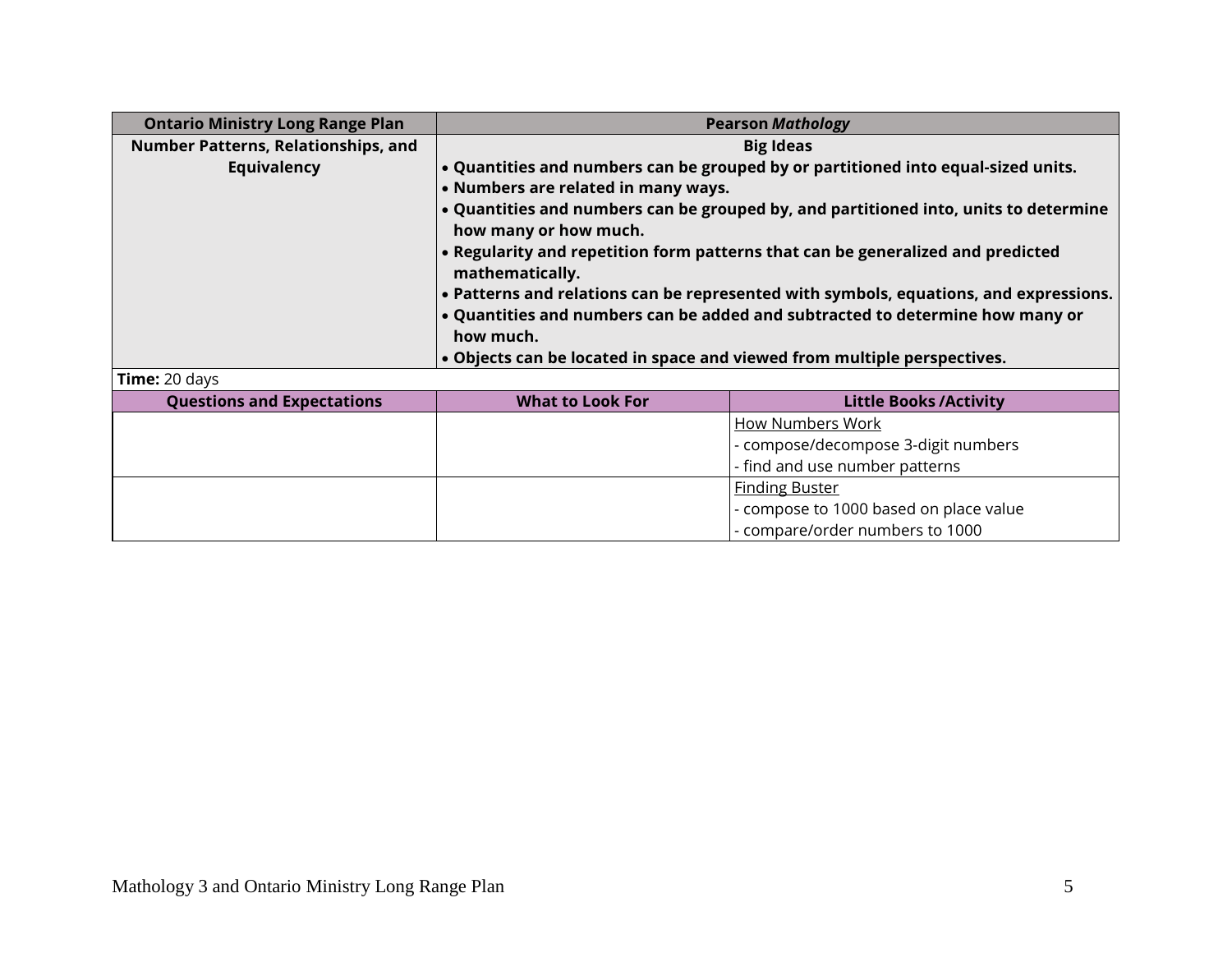| <b>Questions and Expectations</b>           | <b>What to Look For</b>                  | <b>Little Books / Activity</b>              |
|---------------------------------------------|------------------------------------------|---------------------------------------------|
| Using patterns to develop an                | - Are students able to represent numbers | Number Unit 3: Place Value                  |
| understanding of relationships among        | with tens and ones?                      | 9: Building Numbers                         |
| numbers, and multiplication and             | - Do students understand the values of   | 10: Representing Numbers in Different Ways  |
| division facts                              | the ones, tens, and hundreds?            | 11: What's the Number?                      |
| C1.4 create and describe patterns to        | - Are students able to record numbers in | 13: Consolidation (Place Value)             |
| illustrate relationships among whole        | different ways?                          |                                             |
| numbers up to 1000                          | - Can students use repeated addition to  | Number Unit 6: Multiplication and Division  |
| B1.5 use place value when describing and    | help solve problems involving equal      | 26: Exploring Multiplication                |
| representing multi-digit numbers in a       | groups?                                  | 27: Exploring Division                      |
| variety of ways, including with base ten    | - Can students represent division as     |                                             |
| materials                                   | equal sharing and equal grouping?        | Patterning and Algebra Unit 1: Patterns and |
| B2.2 recall and demonstrate multiplication  | - How do students use repeated           | Expressions                                 |
| facts of 2, 5, and 10, and related division | subtraction, number lines, and arrays to | 3: Creating Patterns                        |
| facts, proving equivalence of quantities    | help to divide?                          | 4: Identifying Errors and Missing Terms     |
| C2.2 determine whether given sets of        | - Are students able to write and explain | 6: Exploring Multiplicative Patterns        |
| addition, subtraction, multiplication, and  | the pattern rule?                        | 7: Patterns in Whole Numbers                |
| division expressions are equivalent or not  | - Are students able to extend increasing | 9: Consolidation (Patterns and Expressions) |
|                                             | and decreasing patterns?                 |                                             |
|                                             | - Are students able to show patterns in  |                                             |
|                                             | different ways?                          |                                             |
|                                             | - Can students apply the pattern rule to |                                             |
|                                             | identify missing terms and errors?       |                                             |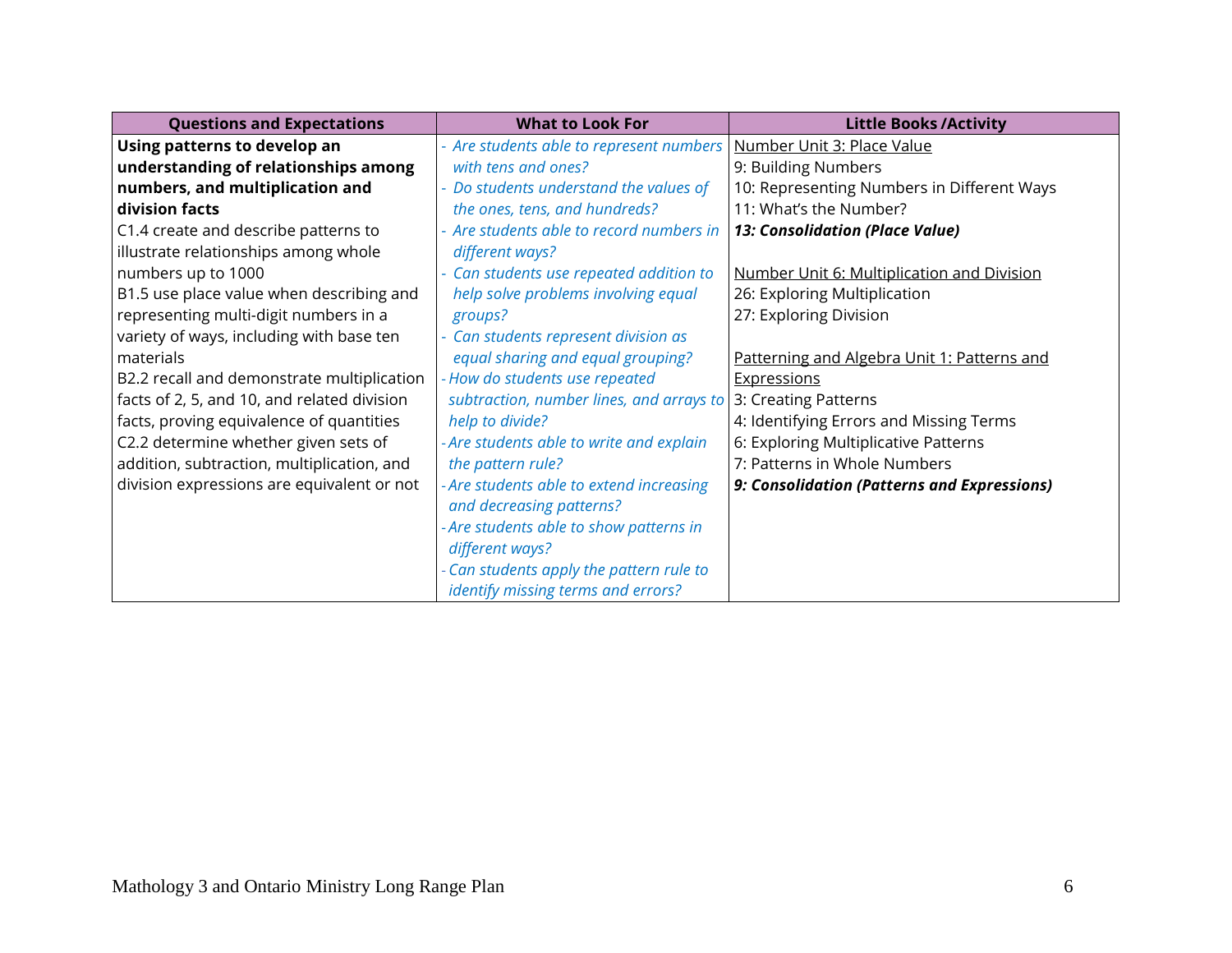| <b>Questions and Expectations</b>            | <b>What to Look For</b>                                                                   | <b>Little Books/Activity</b>                  |
|----------------------------------------------|-------------------------------------------------------------------------------------------|-----------------------------------------------|
| Demonstrating and using equivalency to       | - Do students vary the location of the                                                    | <b>Number Unit 4: Fractions</b>               |
| represent, compose, and decompose            | unknown in an equation or do they                                                         | 17: Partitioning Sets                         |
| whole numbers and fractions                  | always place it in the same position?                                                     |                                               |
| B1.1 read, represent, compose, and           | - Are students able to use different                                                      | Number Unit 5: Addition and Subtraction       |
| decompose whole numbers up to and            | strategies to solve for an unknown?                                                       | 23: Creating and Solving Problems             |
| including 1000, using a variety of tools and | - Are students able to solve for an                                                       | 24: Creating and Solving Problems with Larger |
| strategies, and describe various ways they   | unknown using the inverse operation?                                                      | <b>Numbers</b>                                |
| are used in everyday life                    | - Are students able to name a fractional                                                  |                                               |
| B2.8 represent the connection between the    | part of a set?                                                                            |                                               |
| numerator of a fraction and the repeated     | - Do students realize that the objects in a                                               |                                               |
| addition of the unit fraction with the same  | set can be different and that the parts                                                   |                                               |
| denominator using various tools and          | do not have to be equal (e.g., can have                                                   |                                               |
| drawings, and standard fractional notation   | different numbers of objects in each                                                      |                                               |
| C2.1 describe how variables are used, and    | part)?                                                                                    |                                               |
| use them in various contexts as              | Do students write problems of different                                                   |                                               |
| appropriate                                  | types? (e.g., result unknown, change                                                      |                                               |
| C2.3 identify and use equivalent             | unknown, start unknown, compare)                                                          |                                               |
| relationships for whole numbers up to        |                                                                                           |                                               |
| 1000, in various contexts                    |                                                                                           |                                               |
| Using coding to show equivalent              | - Are students able to give clear                                                         | Geometry Unit 3: Mapping and Coding           |
| relationships                                | instructions using positional and                                                         | 11: Describing Location                       |
| C3.1 solve problems and create               | directional language to accurately                                                        | 13: Describing Movement on a Map              |
| computational representations of             | describe a route?                                                                         |                                               |
| mathematical situations by writing and       | - Are students able to interpret language,                                                |                                               |
| executing code, including code that involves | including the language of position and                                                    |                                               |
| sequential, concurrent, and repeating        | direction (e.g., up, down, left, right) to                                                |                                               |
| events                                       | follow a route?                                                                           |                                               |
| C3.2 read and alter existing code, including | Do students realize that there are many                                                   |                                               |
| code that involves sequential, concurrent,   | different routes to the same location on                                                  |                                               |
| and repeating events, and describe how       | a map?                                                                                    |                                               |
| changes to the code affect the outcomes      |                                                                                           |                                               |
|                                              | <b>Reflection:</b> How can numbers help us with patterns, relationships, and equivalency? |                                               |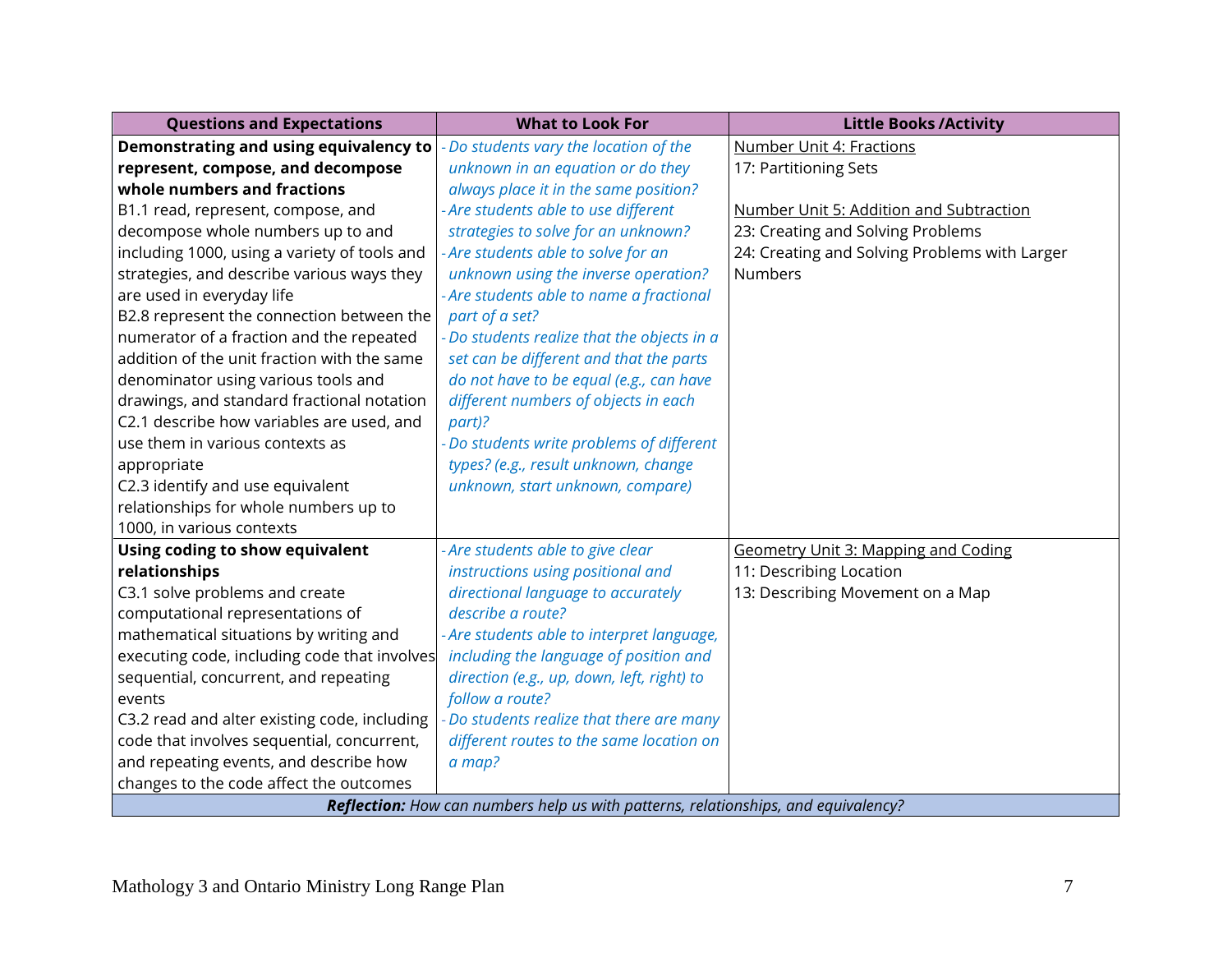| <b>Ontario Ministry Long Range Plan</b>      | <b>Pearson Mathology</b> |                                                                                        |
|----------------------------------------------|--------------------------|----------------------------------------------------------------------------------------|
| <b>Comparison of Measures and Quantities</b> | <b>Big Ideas</b>         |                                                                                        |
|                                              |                          | • 2-D shapes and 3-D solids can be analyzed and classified in different ways by their  |
|                                              | attributes.              |                                                                                        |
|                                              |                          | • Many things in our world (e.g., objects, spaces, events) have attributes that can be |
|                                              | measured and compared.   |                                                                                        |
|                                              |                          | • Assigning a unit to a continuous attribute allows us to measure and make             |
|                                              | comparisons.             |                                                                                        |
| Time: 25 days                                |                          |                                                                                        |
| <b>Questions and Expectations</b>            | <b>What to Look For</b>  | <b>Little Books/Activity</b>                                                           |
|                                              |                          | <b>WONDERful Buildings</b>                                                             |
|                                              |                          | - identify, describe, and compare 2-D shapes and 3-D                                   |
|                                              |                          | solids                                                                                 |
|                                              |                          | - compose and decompose 2-D shapes and 3-D                                             |
|                                              |                          | solids                                                                                 |
|                                              |                          | <b>Measurement About YOU!</b>                                                          |
|                                              |                          | - estimate, measure, and compare attributes                                            |
|                                              |                          | - identify and relate measures                                                         |
|                                              |                          | The Bunny Challenge                                                                    |
|                                              |                          | - estimate, measure, and compare area                                                  |
|                                              |                          | estimate, measure, and compare perimeter                                               |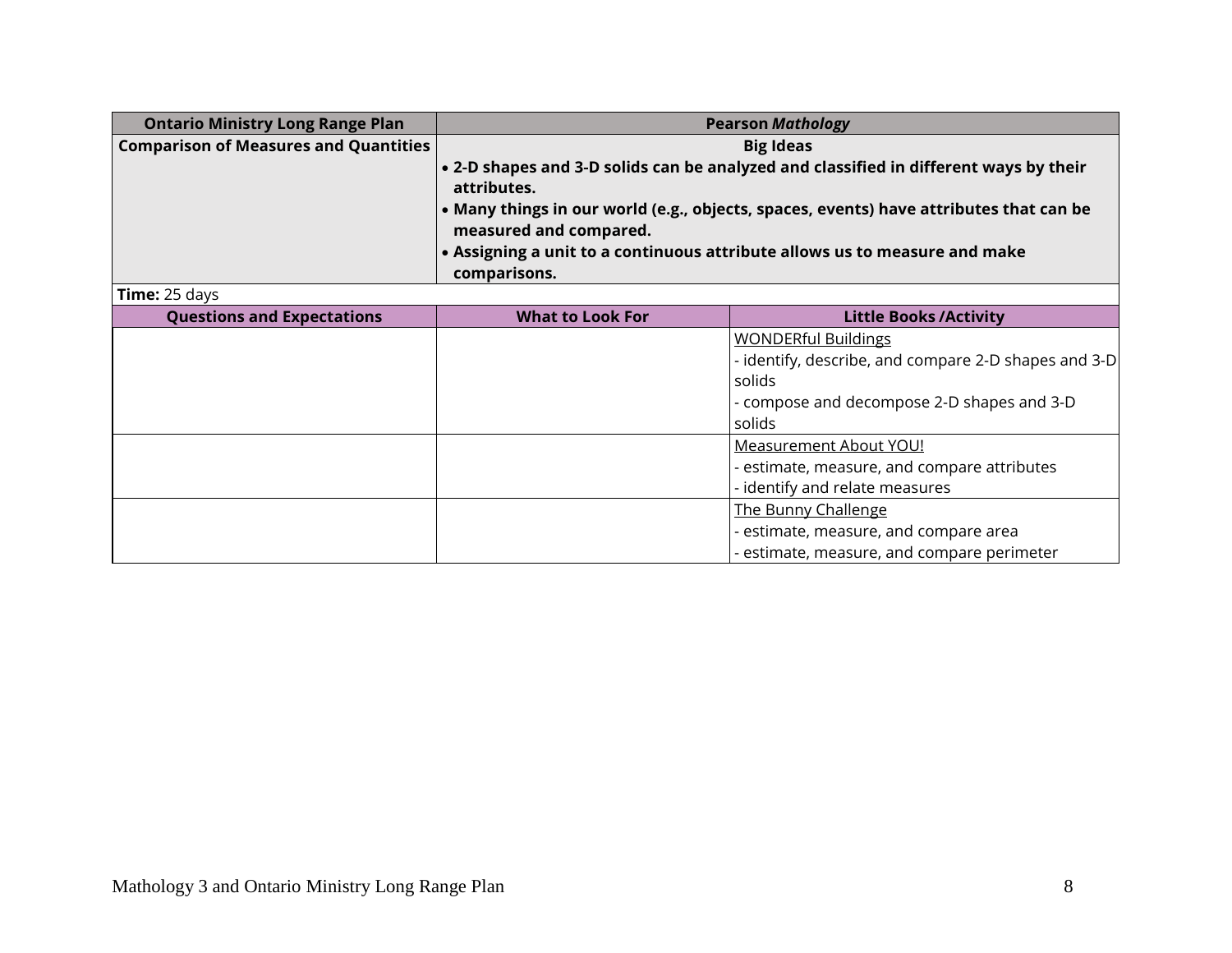| <b>Questions and Expectations</b>             | <b>What to Look For</b>                                                   | <b>Little Books / Activity</b>                  |
|-----------------------------------------------|---------------------------------------------------------------------------|-------------------------------------------------|
| <b>Comparison of Measures and Quantities</b>  | - Are students able to describe the                                       | Geometry Unit 1: 2-D shapes                     |
| <b>Comparing spatially and identifying</b>    | geometric attributes of their solid?                                      | 2: Exploring Congruency                         |
| congruence                                    | - Are students able to recognize real-world 5: Consolidation (2-D Shapes) |                                                 |
| E1.3 identify congruent lengths, angles, and  | examples of their solid?                                                  |                                                 |
| faces of three-dimensional objects by         | - What strategies are students using to                                   | Geometry Unit 2: 3-D Solids                     |
| mentally and physically matching them, and    | identify the net of their solid?                                          | 6: Exploring Geometric Attributes of Solids     |
| determine if the objects are congruent        | - How are students comparing angles?                                      | 7: Building Solids                              |
| E2.5 use various units of different sizes to  | - Are students able to identify an angle as                               | 8: Constructing Skeletons                       |
| measure the same attribute of a given item,   | being a right angle, less than a right                                    | 9: Working with Nets                            |
| and demonstrate that even though using        | angle, or greater than a right angle?                                     | 10: Consolidation (3-D Solids)                  |
| different-sized units produces a different    | - Do students realize that when they                                      |                                                 |
| count, the size of the attribute remains the  | combine angles, the angles get bigger?                                    | Measurement Unit 2: Area, Mass, and Capacity    |
| same                                          |                                                                           | 9: Measuring Area Using Non-Standard Units      |
| E2.7 compare the areas of two-dimensional     |                                                                           |                                                 |
| shapes by matching, covering, or              |                                                                           |                                                 |
| decomposing and recomposing the shapes,       |                                                                           |                                                 |
| and demonstrate that different shapes can     |                                                                           |                                                 |
| have the same area                            |                                                                           |                                                 |
| E2.8 use appropriate non-standard units to    |                                                                           |                                                 |
| measure area, and explain the effect that     |                                                                           |                                                 |
| gaps, and overlaps have on accuracy           |                                                                           |                                                 |
| <b>Comparing measures using non-</b>          | - Do students minimize gaps and overlaps                                  | Measurement Unit 3: Area, Mass, and Capacity    |
| standard units*                               | when covering the shapes?                                                 | 10: Measuring Area Using Standard Units         |
| E2.3 use non-standard units appropriately     | - How do students find the area of the                                    | 11: Measuring Mass Using Non-Standard Units     |
| to estimate, measure, and compare             | rectangle (e.g., counting all, using skip-                                | 12: Measuring Capacity Using Non-Standard Units |
| capacity, and explain the effect that         | counting, using multiplication)?                                          | 13: Consolidation (Area, Mass, and Capacity)    |
| overfilling or underfilling, and gaps between | - Are students able to order the measures                                 |                                                 |
| units, have on accuracy                       | from least to greatest?                                                   |                                                 |
| E2.4 compare, estimate, and measure the       | - How are students estimating the mass                                    |                                                 |
| mass of various objects, using a pan          | and capacity of an object? Are they using                                 |                                                 |
| balance and non-standard units                | referents? Are their estimates                                            |                                                 |
|                                               | reasonable?                                                               |                                                 |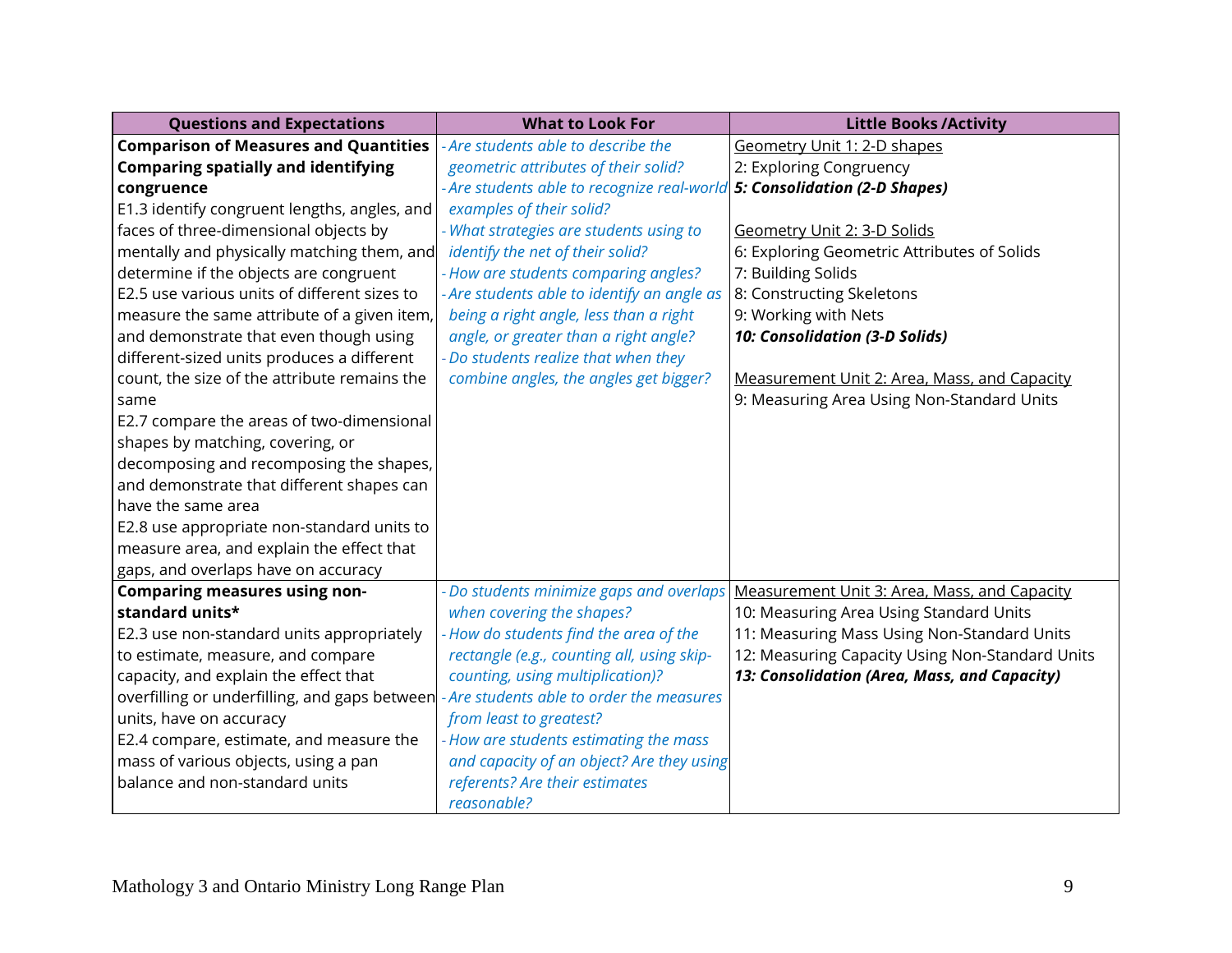| <b>Questions and Expectations</b>                 | <b>What to Look For</b>                                       | <b>Little Books / Activity</b>                    |
|---------------------------------------------------|---------------------------------------------------------------|---------------------------------------------------|
| <b>Comparing measures using standard</b>          | - Are students using the measuring tools                      | Measurement Unit 1: Length, Perimeter, and Time   |
| units                                             | correctly?                                                    | 1: Estimating Length                              |
| E2.1 use appropriate units of length to           | - Do students know the relationships                          | 2: Relating Millimetres, Centimetres, Metres, and |
| estimate, measure, and compare the                | among the different standard units?                           | Kilometres                                        |
| perimeters of polygons and curved shapes,         |                                                               | 3: Measuring Length                               |
| and construct polygons with a given               |                                                               | 4: Introducing Perimeter                          |
| perimeter                                         |                                                               | 5: Measuring Perimeter                            |
| E2.2 explain the relationships between            |                                                               | 6: How Many Can You Make?                         |
| millimetres, centimetres, metres, and             |                                                               | 8: Consolidation (Length, Perimeter, and Time)    |
| kilometres as metric units of length, and         |                                                               |                                                   |
| use benchmarks for these units to estimate        |                                                               | Number Unit 6: Multiplication and Division        |
| lengths                                           |                                                               | 33: Investigating Ratios                          |
| E2.9 use square centimetres ( $\text{cm}^2$ ) and |                                                               |                                                   |
| square metres $(m^2)$ to estimate, measure,       |                                                               |                                                   |
| and compare the areas of various two-             |                                                               |                                                   |
| dimensional shapes, including those with          |                                                               |                                                   |
| curved sides                                      |                                                               |                                                   |
| B1.3 round whole numbers to the nearest           |                                                               |                                                   |
| ten or hundred, in various contexts               |                                                               |                                                   |
| <b>Comparing quantities</b>                       |                                                               |                                                   |
| B1.1 read, represent, compose, and                |                                                               |                                                   |
| decompose whole numbers up to and                 |                                                               |                                                   |
| including 1000, using a variety of tools and      |                                                               |                                                   |
| strategies, and describe various ways they        |                                                               |                                                   |
| are used in everyday life                         |                                                               |                                                   |
| B1.2 compare and order whole numbers up           |                                                               |                                                   |
| to and including 1000, in various contexts        |                                                               |                                                   |
| B2.9 use the ratios of 1 to 2, 1 to 5, and 1 to   |                                                               |                                                   |
| 10 to scale up numbers and to solve               |                                                               |                                                   |
| problems                                          |                                                               |                                                   |
|                                                   | <b>Reflection: How can we measure and compare quantities?</b> |                                                   |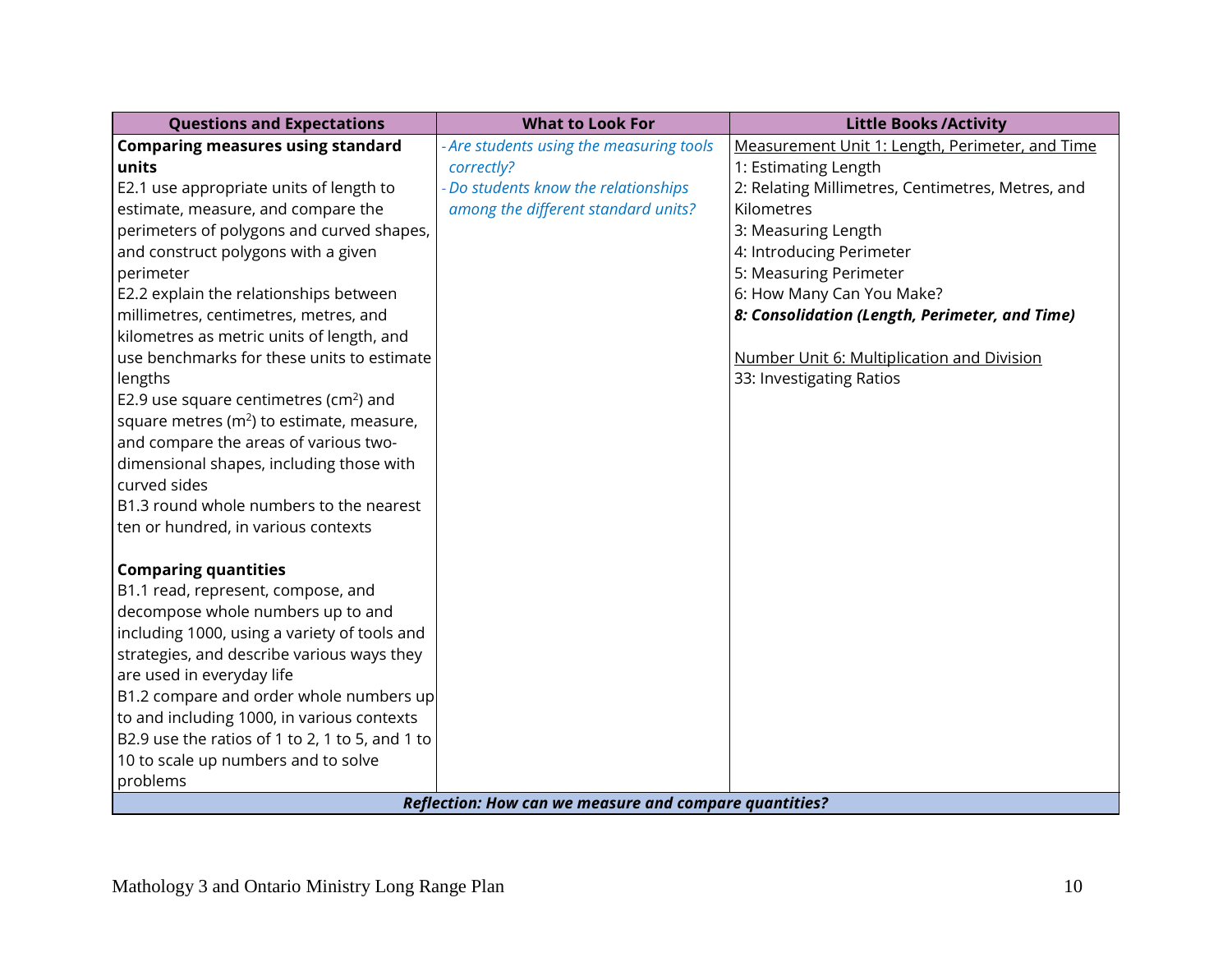| <b>Ontario Ministry Long Range Plan</b>   | <b>Pearson Mathology</b>                                                                                                                   |
|-------------------------------------------|--------------------------------------------------------------------------------------------------------------------------------------------|
| Collection, Organization, Representation, | <b>Big Ideas</b>                                                                                                                           |
|                                           | and Analysis of Data, and Introduction to $\bullet$ Formulating questions, collecting data, and consolidating data in visual and graphical |
| <b>Mathematical Modelling</b>             | displays help us understand, predict, and interpret situations that involve                                                                |
|                                           | uncertainty, variability, and randomness.                                                                                                  |

| <b>Questions and Expectations</b>               | <b>What to Look For</b>                 | <b>Little Books/Activity</b>                     |
|-------------------------------------------------|-----------------------------------------|--------------------------------------------------|
|                                                 |                                         | <u>Math Makes Me Laugh</u>                       |
|                                                 |                                         | - add/subtract to 1000                           |
|                                                 |                                         | estimate, compare, and order numbers to 1000     |
|                                                 |                                         | <b>Welcome to The Nature Park</b>                |
|                                                 |                                         | - interpret charts, tables, pictographs, and bar |
|                                                 |                                         | graphs                                           |
|                                                 |                                         | - draw conclusions from data displays            |
| <b>Collecting, organizing, and representing</b> | - Are students able to write an         | Data Management and Probability Unit 1: Data     |
| data                                            | appropriate survey question with        | Management                                       |
| D1.2 collect data through observations,         | reasonable answers?                     | 2: Interpreting Graphs                           |
| experiments, and interviews to answer           | - How do students collect the data and  | 3: Collecting & Organizing Data                  |
| questions of interest that focus on             | organize the data?                      | 4: Drawing Graphs                                |
| qualitative and quantitative data, and          | - Do they choose an appropriate         | 6: Consolidation (Data Management)               |
| organize the data using frequency tables        | scale/key?                              |                                                  |
| D1.3 display sets of data, using many-to-       | - Are students able to use the data to  |                                                  |
| one correspondence, in pictographs and          | make convincing arguments and           |                                                  |
| bar graphs with proper sources, titles, and     | informed decisions about their feature? |                                                  |
| labels, and appropriate scales                  |                                         |                                                  |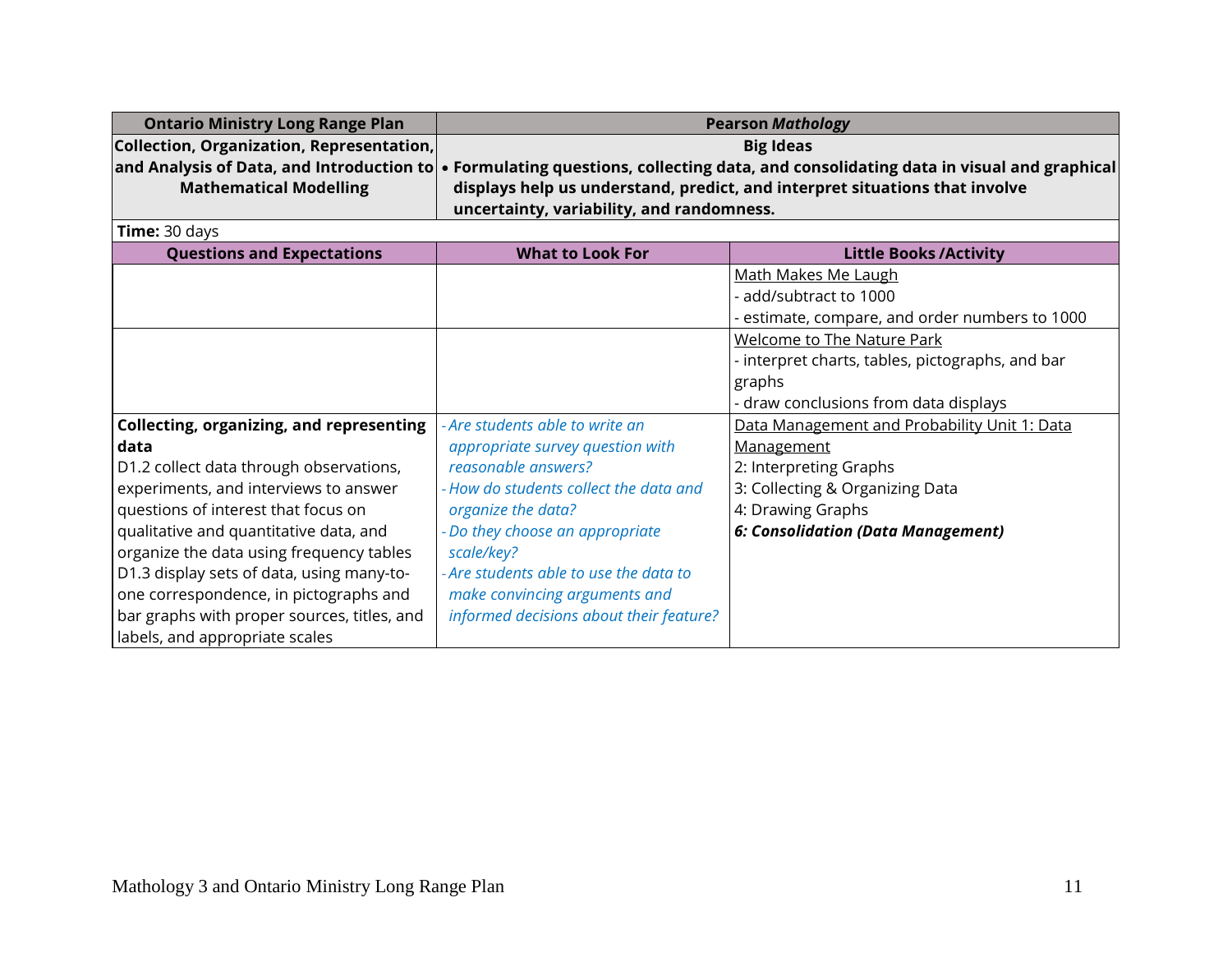| <b>Questions and Expectations</b>                       | <b>What to Look</b> | <b>Little Books / Activity</b> |                 |                 |
|---------------------------------------------------------|---------------------|--------------------------------|-----------------|-----------------|
|                                                         | For                 |                                |                 |                 |
| Posing a real-life situation that requires the          |                     |                                |                 |                 |
| process of mathematical modelling and                   |                     |                                |                 |                 |
| involves the collection, organization,                  |                     |                                |                 |                 |
| representation, and analysis of data*                   |                     |                                |                 |                 |
| C4 apply the process of mathematical modelling to       |                     |                                |                 |                 |
| represent, analyse, make predictions, and provide       |                     |                                |                 |                 |
| insight into real-life situations**                     |                     |                                |                 |                 |
| * Depending on the situation it may be appropriate      |                     |                                |                 |                 |
| to complete the mathematical modelling task now         |                     |                                |                 |                 |
| or continue as                                          |                     |                                |                 |                 |
| new learning is acquired                                |                     |                                |                 |                 |
| ** One aspect of the mathematical modelling process     |                     |                                |                 |                 |
| is to identify things that change (variable) and things |                     |                                |                 |                 |
| that remain the same                                    |                     |                                |                 |                 |
| Reflection: How can we collect, represent and           |                     |                                |                 |                 |
| analyze data to make informed decisions?                |                     |                                |                 |                 |
| <b>Questions and Expectations</b>                       |                     |                                | <b>What to</b>  | Little Books /  |
|                                                         |                     |                                | <b>Look For</b> | <b>Activity</b> |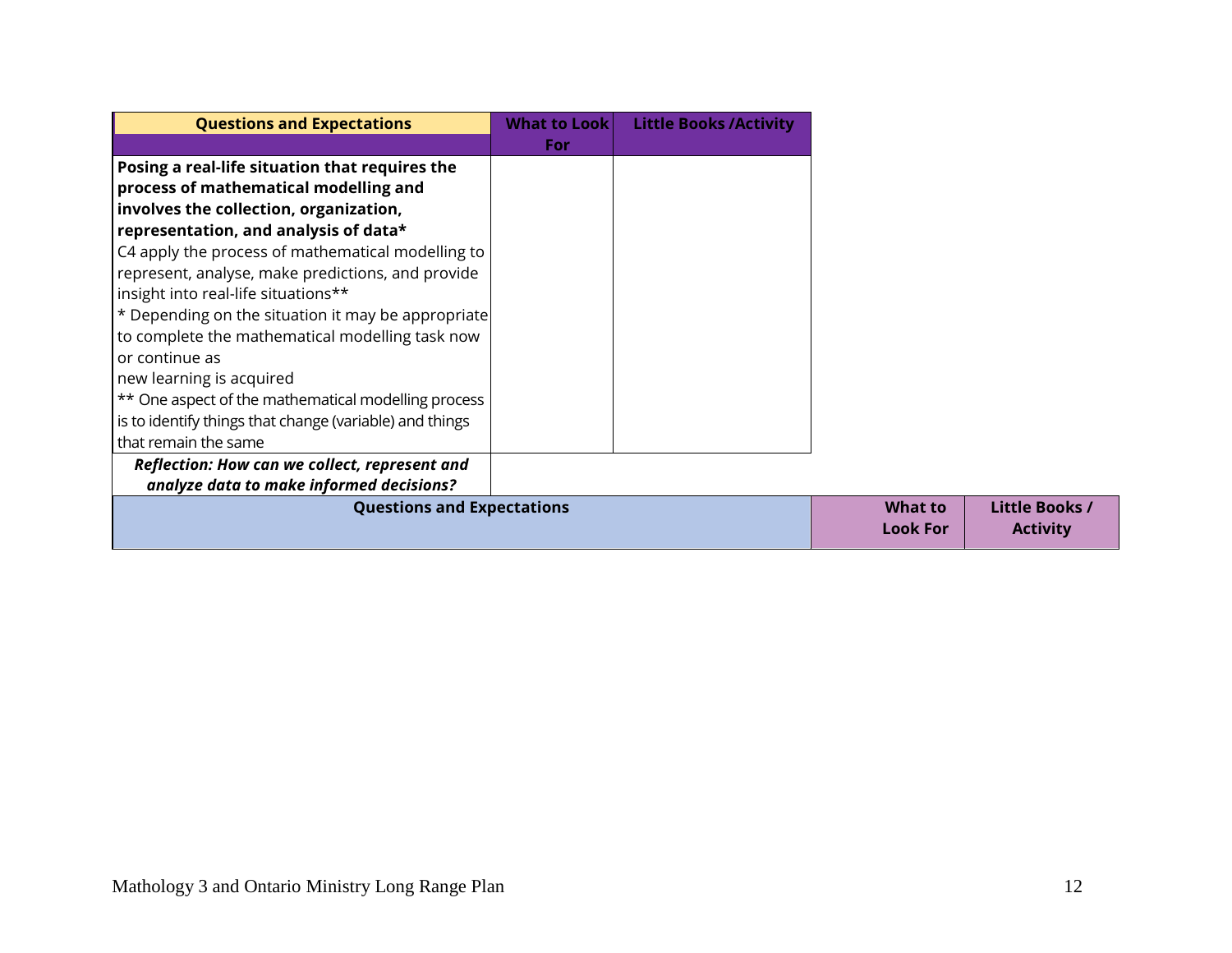| <b>Ontario Ministry Long Range Plan</b>       | <b>Pearson Mathology</b>                                                                                                                                                                                    |                              |
|-----------------------------------------------|-------------------------------------------------------------------------------------------------------------------------------------------------------------------------------------------------------------|------------------------------|
| <b>Represent and Solve Problems Involving</b> | <b>Big Ideas</b>                                                                                                                                                                                            |                              |
| <b>Addition and Subtraction</b>               | . Quantities and numbers can be added and subtracted to determine how many or<br>how much.<br>• Quantities and numbers can be grouped by, and partitioned into, units to determine<br>how many or how much. |                              |
| Time: 35 days                                 |                                                                                                                                                                                                             |                              |
| <b>Questions and Expectations</b>             | <b>What to Look For</b>                                                                                                                                                                                     | <b>Little Books/Activity</b> |
|                                               |                                                                                                                                                                                                             | Calla's Jingle Dress         |
|                                               |                                                                                                                                                                                                             | - multiply and divide to 50  |
|                                               |                                                                                                                                                                                                             | - add and subtract to 100    |
|                                               |                                                                                                                                                                                                             | <b>Planting Seeds</b>        |
|                                               |                                                                                                                                                                                                             | - add/subtract to 1000       |

- develop concept of multiplication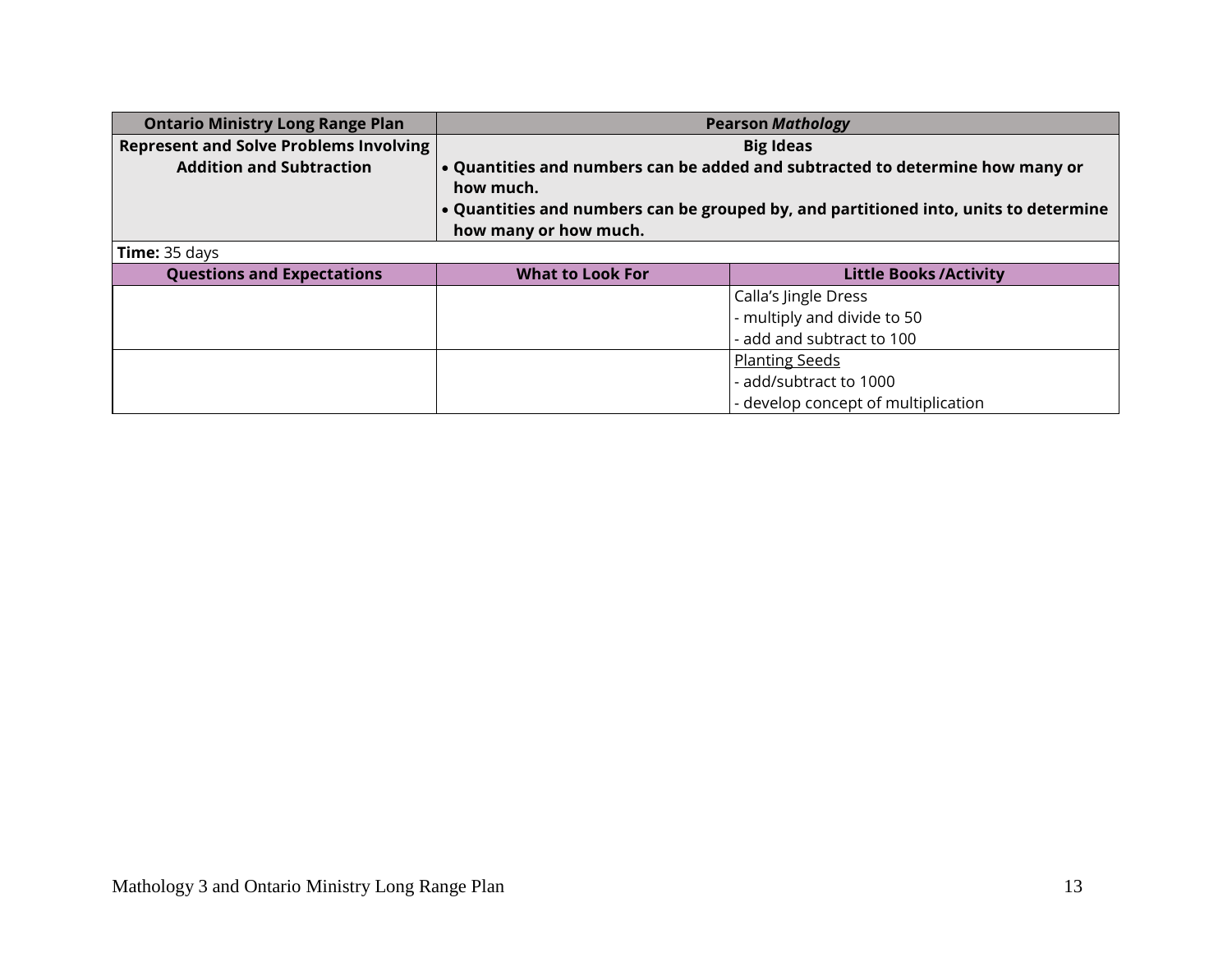| <b>Questions and Expectations</b> | What to Look For | <b>Little Books / Activity</b> |
|-----------------------------------|------------------|--------------------------------|
| <b>Questions and Expectations</b> | What to Look For | <b>Little Books / Activity</b> |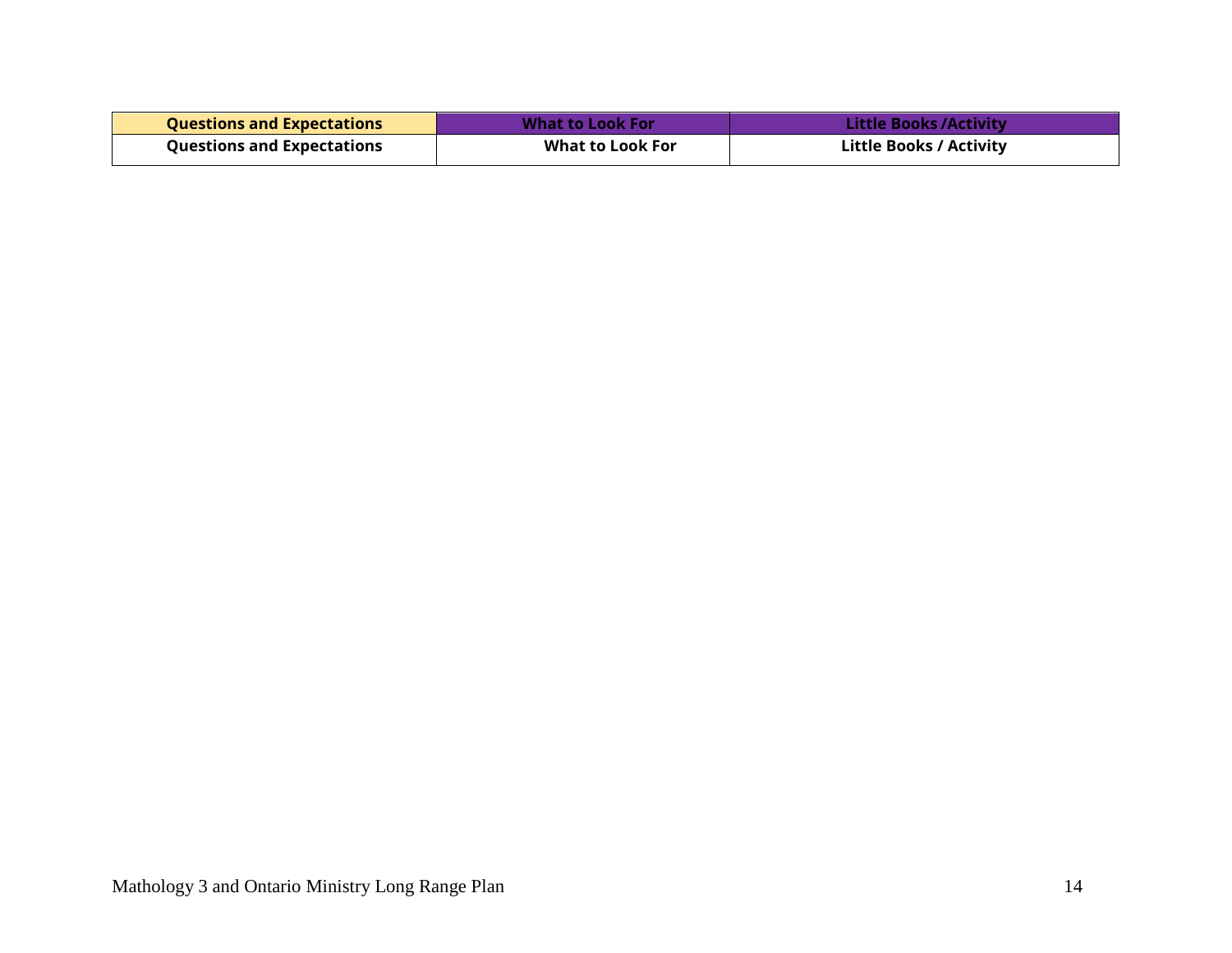| <b>Questions and Expectations</b>            | <b>What to Look For</b> | <b>Little Books / Activity</b> |
|----------------------------------------------|-------------------------|--------------------------------|
| C2.1 describe how variables are used, and    |                         |                                |
| use them in various contexts as appropriate  |                         |                                |
| C3.1 solve problems and create               |                         |                                |
| computational representations of             |                         |                                |
| mathematical situations by writing and       |                         |                                |
| executing code, including code that involves |                         |                                |
| sequential, concurrent, and repeating        |                         |                                |
| events                                       |                         |                                |
| C3.2 read and alter existing code, including |                         |                                |
| code that involves sequential, concurrent,   |                         |                                |
| and repeating events, and describe how       |                         |                                |
| changes to the code affect the outcomes      |                         |                                |
| E1.4 give and follow multi-step instructions |                         |                                |
| involving movement from one location to      |                         |                                |
| another, including distances and half- and   |                         |                                |
| quarter-turns                                |                         |                                |
| F1.1 estimate and calculate the change       |                         |                                |
| required for various simple cash             |                         |                                |
| transactions involving whole-dollar          |                         |                                |
| amounts and amounts of less than one         |                         |                                |
| dollar                                       |                         |                                |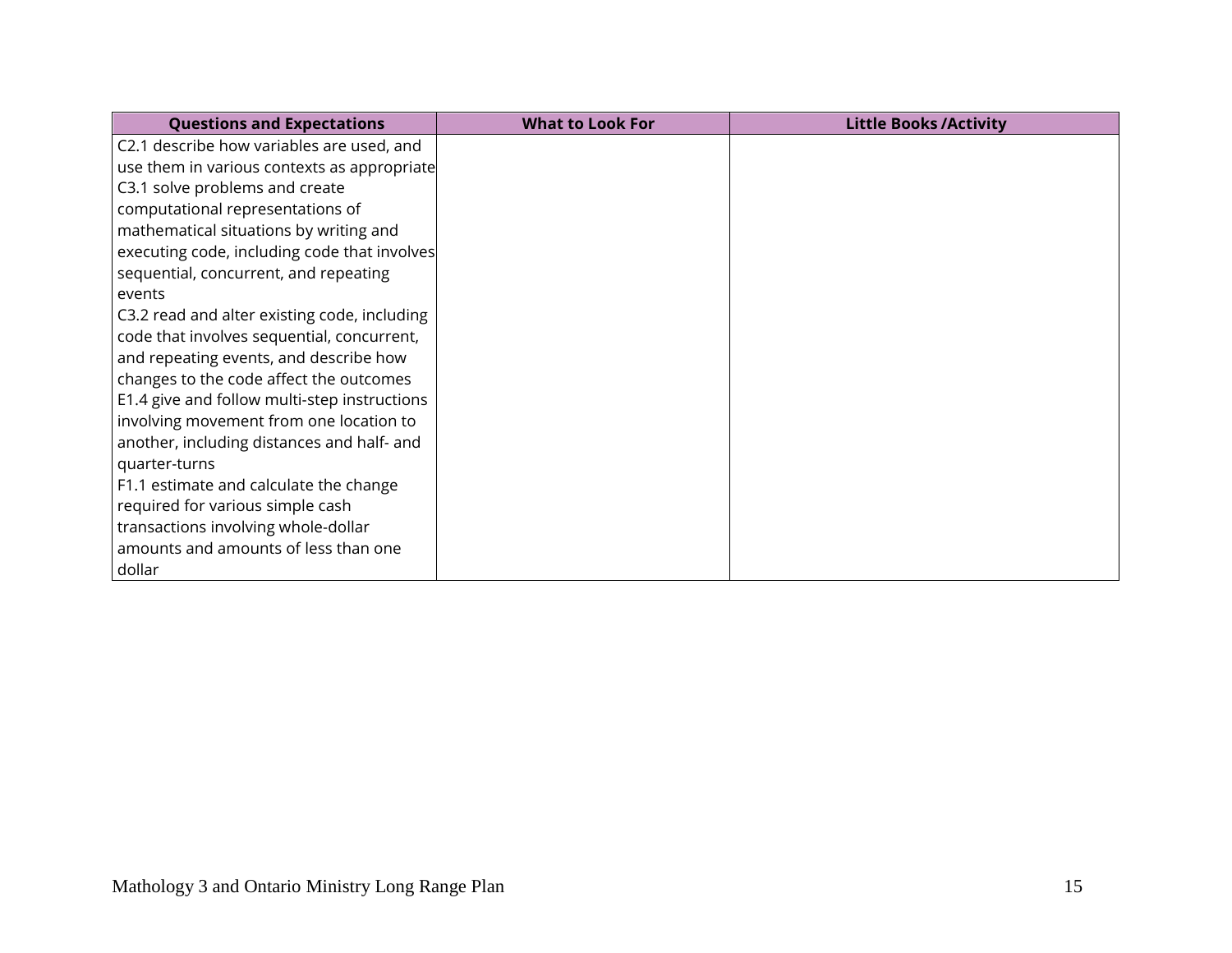| <b>Questions and Expectations</b>                                     | <b>What to Look For</b>                   | <b>Little Books / Activity</b>             |  |
|-----------------------------------------------------------------------|-------------------------------------------|--------------------------------------------|--|
| <b>Representing multiplication and</b>                                | - Are students able to write a            | Number Unit 6: Multiplication and Division |  |
| division, and the inverse relationship                                | multiplication/division sentence for an   | 26: Exploring Multiplication               |  |
| between them                                                          | array?                                    | 27: Exploring Division                     |  |
| B2.1 use the properties of operations, and                            | - Do students realize that two            | 28: Relating Multiplication and Division   |  |
| the relationships between multiplication                              | multiplication sentences and two          | 32: Building Fluency: The Games Room       |  |
| and division, to solve problems and check                             | division sentences are possible for many  |                                            |  |
| calculations                                                          | arrays?                                   |                                            |  |
| B2.6 represent multiplication of numbers                              | Do students recognize the relationship    |                                            |  |
| up to 10 $\times$ 10 and division up to 100 ÷ 10,                     | between multiplication and division?      |                                            |  |
| using a variety of tools and drawings,                                | - What strategies are students using to   |                                            |  |
| including arrays                                                      | multiply/divide (e.g., using counters,    |                                            |  |
|                                                                       | skip-counting, using a number line, using |                                            |  |
|                                                                       | repeated addition/subtraction, using      |                                            |  |
|                                                                       | mental strategies, making arrays)?        |                                            |  |
|                                                                       | - Are students using the relationship     |                                            |  |
|                                                                       | between multiplication and division to    |                                            |  |
|                                                                       | help (e.g., knows 6 can be arranged into  |                                            |  |
|                                                                       | equal groups of 3 because 2 groups of 3   |                                            |  |
|                                                                       | make $6$ ?                                |                                            |  |
|                                                                       |                                           |                                            |  |
| Reflection: How can we represent and solve problems using operations? |                                           |                                            |  |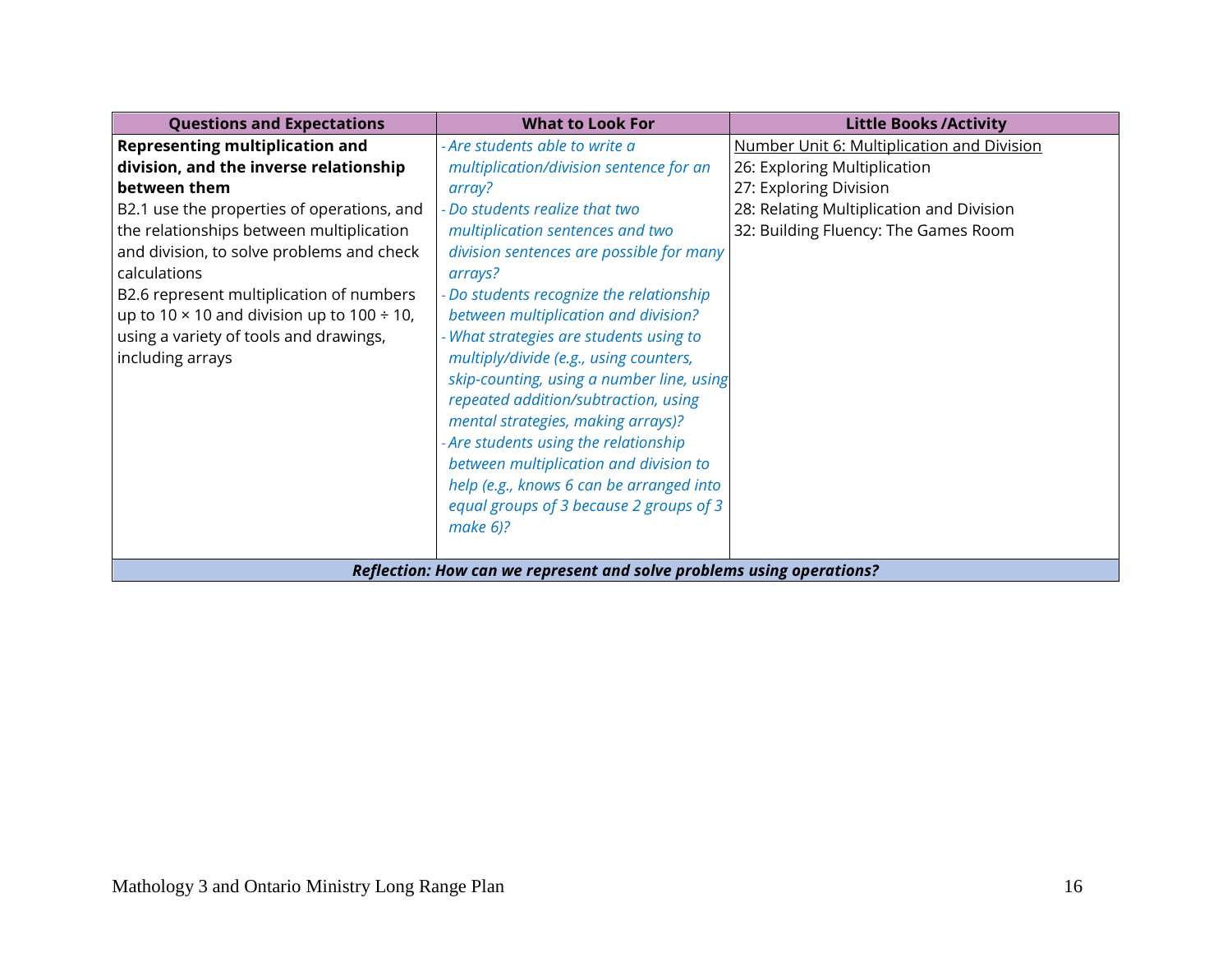| <b>Ontario Ministry Long Range Plan</b> | <b>Pearson Mathology</b>                                                                               |
|-----------------------------------------|--------------------------------------------------------------------------------------------------------|
| <b>Parts and Wholes</b>                 | <b>Big Ideas</b>                                                                                       |
|                                         | $\cdot$ Quantities and numbers can be grouped by or partitioned into equal-sized units.                |
|                                         | $\vert \cdot \vert$ Quantities and numbers can be grouped by, and partitioned into, units to determine |
|                                         | how many or how much.                                                                                  |

**Time:** 20 days

| <b>Questions and Expectations</b>          | <b>What to Look For</b>                    | <b>Little Books / Activity</b>                                                              |
|--------------------------------------------|--------------------------------------------|---------------------------------------------------------------------------------------------|
|                                            |                                            | <b>Hockey Homework</b>                                                                      |
|                                            |                                            | - split wholes into equal parts (fractions)                                                 |
|                                            |                                            | - compare fractions                                                                         |
|                                            |                                            | <b>Sports Camp</b>                                                                          |
|                                            |                                            | equal sharing                                                                               |
|                                            |                                            | - repeated addition                                                                         |
| Developing an understanding that           | - Are students able to use different       | <b>Number Unit 4: Fractions</b>                                                             |
| "wholes" can be decomposed into            | materials to model fractions?              | 14: Exploring Equal Parts                                                                   |
| "parts" and "parts" can be recomposed      | - Are students able to flexibly change the | 15: Comparing Fractions 1                                                                   |
| to make "wholes"                           | whole to show different fractions?         | 16: Comparing Fractions 2                                                                   |
| E1.2 compose and decompose various         | Do students understand that when           | 17: Partitioning Sets                                                                       |
| structures, and identify the two-          | working with a whole (area or length),     | <b>18: Consolidation (Fractions)</b>                                                        |
| dimensional shapes and three-dimensional   | the size of the parts must be equal, but   |                                                                                             |
| objects that these structures contain      | when working with a set, the parts don't   | Number Unit 6: Multiplication and Division                                                  |
| B1.6 use drawings to represent, solve, and | have to be equal sizes?                    | 29: Properties of Multiplication                                                            |
| compare the results of fair-share problems | Do students understand that for the        | 30: Multiplying and Dividing Larger Numbers                                                 |
| that involve sharing up to 20 items among  | same whole, as the number of equal         | 31: Creating and Solving Problem                                                            |
| 2, 3, 4, 6, 8, and 10 sharers, including   |                                            | parts increases, the size of each unit gets 34: Consolidation (Multiplication and Division) |
| problems that result in whole numbers,     | smaller?                                   |                                                                                             |
| mixed numbers, and fractional amounts      | - Do students understand the               |                                                                                             |
| B1.7 represent and solve fair-share        | denominator of a fraction tells the        |                                                                                             |
| problems that focus on determining and     | number of equal parts in the whole,        |                                                                                             |
| using equivalent fractions, including      | which tells us the unit. The numerator     |                                                                                             |
| problems that involve halves, fourths, and | tells the number of parts counted.         |                                                                                             |
| eighths; thirds and sixths; and fifths and | - Are students able to write a             |                                                                                             |
| tenths                                     | multiplication/division sentence for an    |                                                                                             |
|                                            | array?                                     |                                                                                             |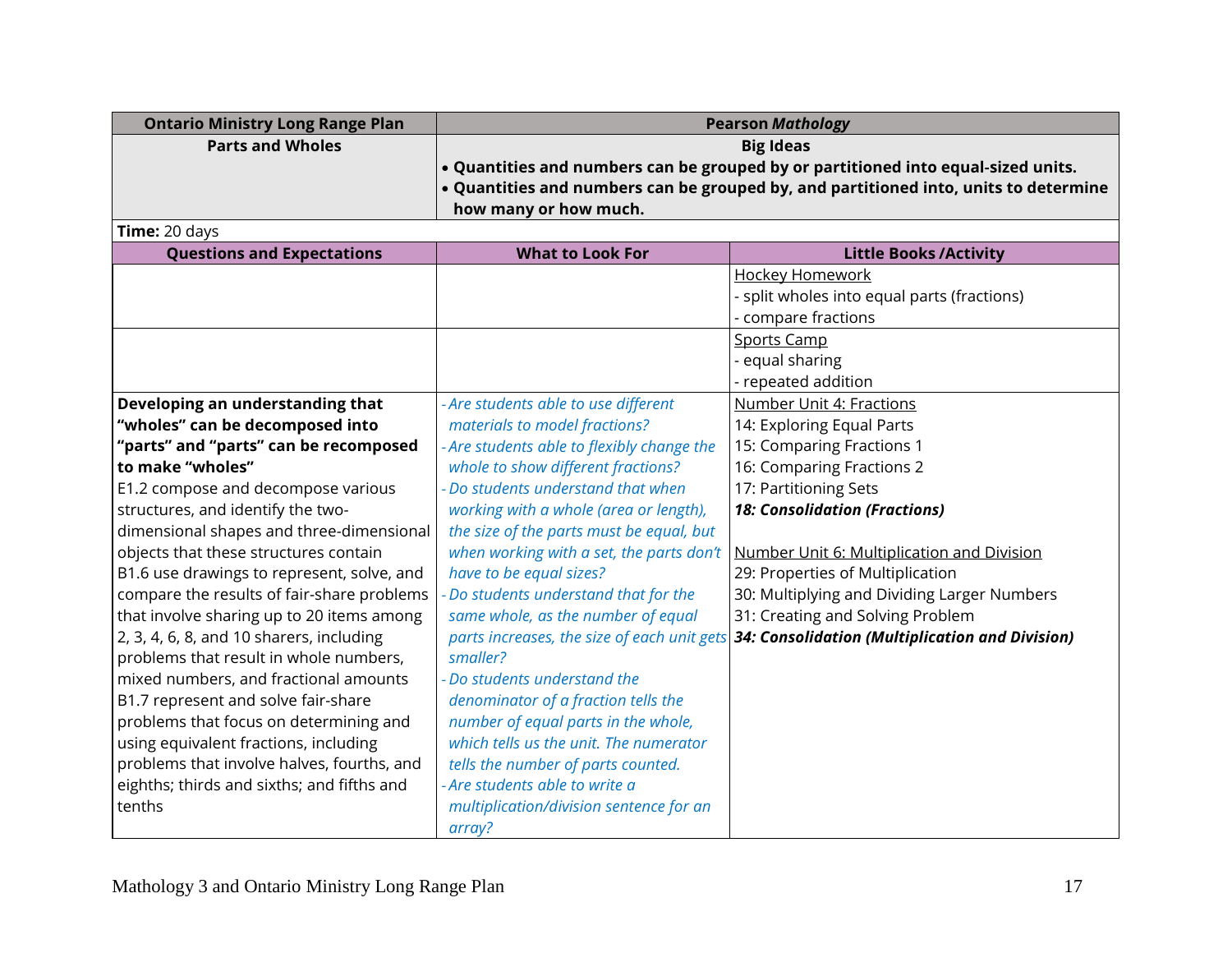| <b>Questions and Expectations</b>                                                                        | <b>What to Look For</b>                  | <b>Little Books /Activity</b> |
|----------------------------------------------------------------------------------------------------------|------------------------------------------|-------------------------------|
| B2.1 use the properties of operations, and                                                               | - Do students recognize the relationship |                               |
| the relationships between multiplication                                                                 | between multiplication and division?     |                               |
| and division, to solve problems and check                                                                | - Can students use multiplication and    |                               |
| calculations                                                                                             | division to help us make sense of real-  |                               |
| B2.2 recall and demonstrate multiplication                                                               | life situations and to solve problems?   |                               |
| facts of 2, 5, and 10, and related division                                                              |                                          |                               |
| facts                                                                                                    |                                          |                               |
| B2.6 represent multiplication of numbers                                                                 |                                          |                               |
| up to 10 $\times$ 10 and division up to 100 ÷ 10,                                                        |                                          |                               |
| using a variety of tools and drawings,                                                                   |                                          |                               |
| including arrays                                                                                         |                                          |                               |
| B2.7 represent and solve problems                                                                        |                                          |                               |
| involving multiplication and division,                                                                   |                                          |                               |
| including problems that involve groups of                                                                |                                          |                               |
| one half, one fourth, and one third, using                                                               |                                          |                               |
| tools and drawings                                                                                       |                                          |                               |
| Reflection: How can we use fractions, multiplication and division to make sense of real life situations? |                                          |                               |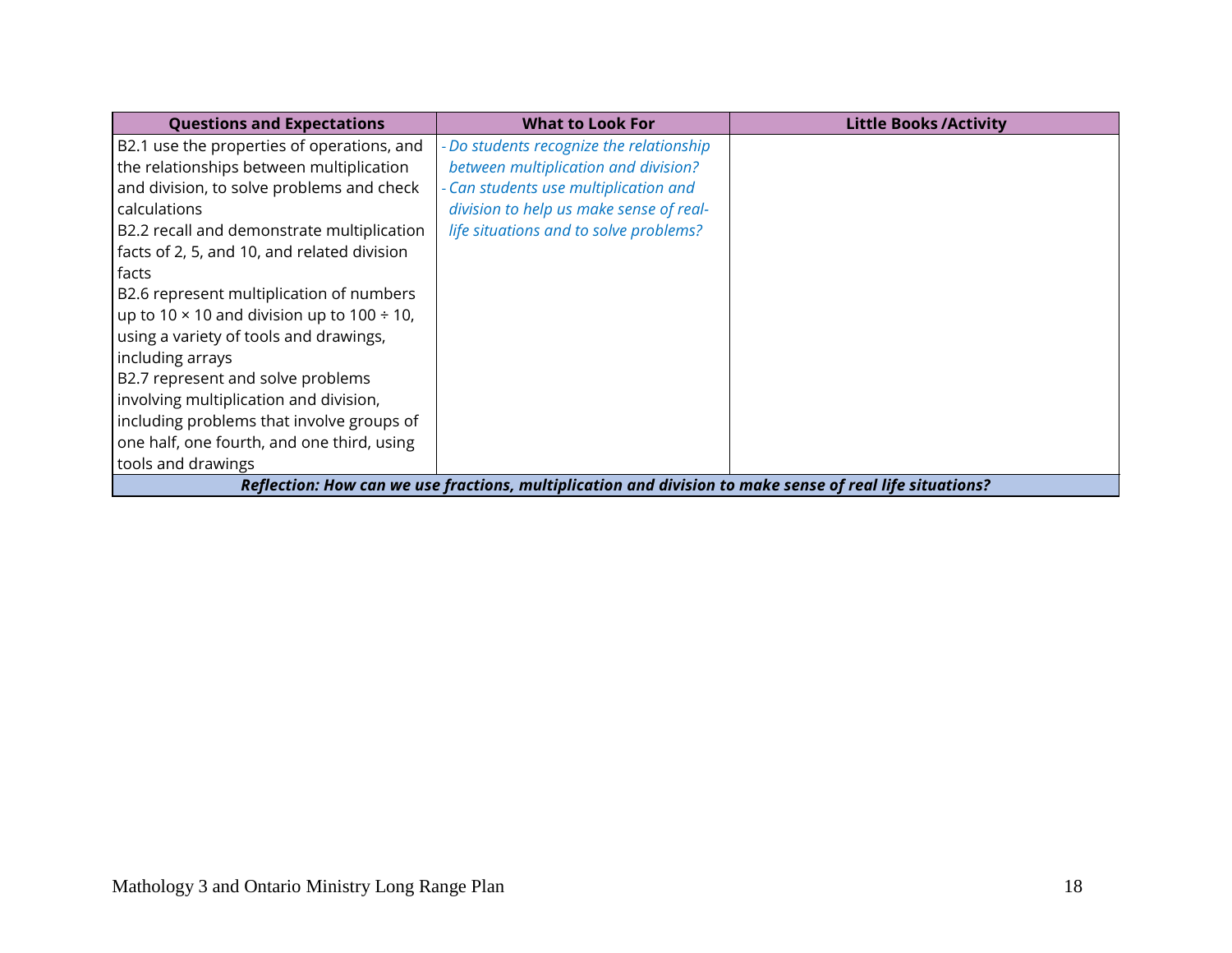| <b>Ontario Ministry Long Range Plan</b>  | <b>Pearson Mathology</b>                                                 |                                                                                          |
|------------------------------------------|--------------------------------------------------------------------------|------------------------------------------------------------------------------------------|
| <b>Patterns and Likelihood of Events</b> |                                                                          | <b>Big Ideas</b>                                                                         |
|                                          | . Objects can be located in space and viewed from multiple perspectives. |                                                                                          |
|                                          |                                                                          | • Formulating questions, collecting data, and consolidating data in visual and graphical |
|                                          |                                                                          | displays help us understand, predict, and interpret situations that involve              |
|                                          | uncertainty, variability, and randomness.                                |                                                                                          |
| Time: 20 days                            |                                                                          |                                                                                          |
| <b>Questions and Expectations</b>        | <b>What to Look For</b>                                                  | <b>Little Books / Activity</b>                                                           |
|                                          |                                                                          | Namir's Marvellous Masterpieces                                                          |
|                                          |                                                                          | - investigate growing and shrinking patterns (further                                    |
|                                          |                                                                          | developed)                                                                               |
|                                          |                                                                          | - use equations to represent simple growing and                                          |
|                                          |                                                                          | shrinking patterns                                                                       |
|                                          |                                                                          | Chance                                                                                   |
|                                          |                                                                          | - explore the likelihood of different outcomes                                           |
|                                          |                                                                          | - investigate the fairness of games                                                      |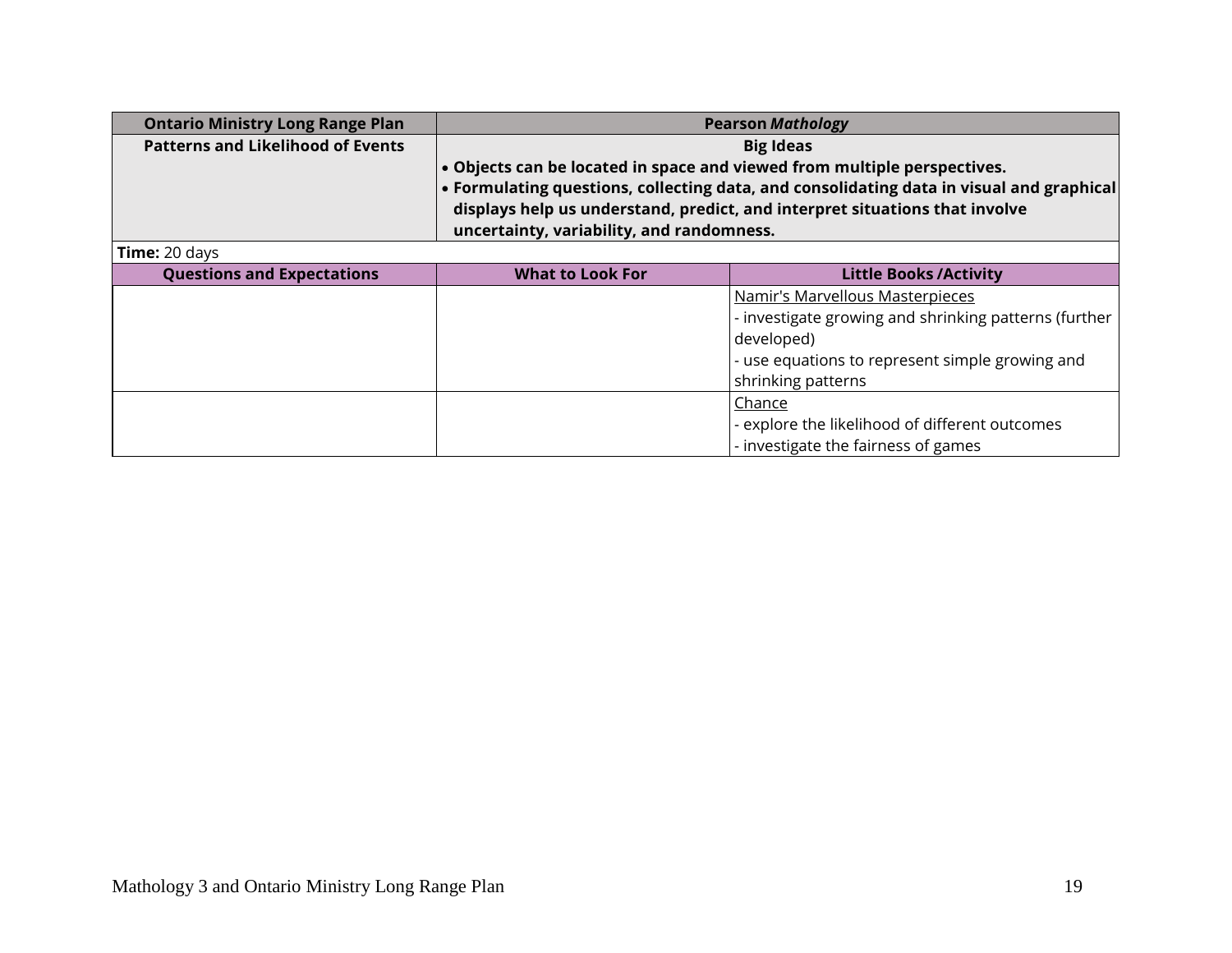| <b>Questions and Expectations</b>                   | <b>What to Look For</b>           | <b>Little Books/Activity</b>  |
|-----------------------------------------------------|-----------------------------------|-------------------------------|
| Predicting the likelihood of an event               | - Do students connect             | Data Management and           |
| D2.1 use mathematical language, including the       | the fairness of a                 | Probability Unit 2:           |
| terms "impossible", "unlikely", "equally likely",   | game to equally                   | <b>Probability and Chance</b> |
| "likely", and "certain", to describe the likelihood | likely outcomes?                  | 8: Who's Likely to Win?       |
| of events happening, and use that likelihood to     | - Can students use                | 9: Consolidation              |
| make predictions and informed decisions             | mathematical                      | (Probability and Chance)      |
|                                                     | language (e.g.,                   |                               |
|                                                     | equally likely) to                |                               |
|                                                     | explain why the                   |                               |
|                                                     | game is unfair?                   |                               |
| Reflection: How can we create patterns and          |                                   |                               |
| predict the likelihood of events?                   |                                   |                               |
|                                                     | <b>Questions and Expectations</b> |                               |
|                                                     |                                   |                               |

**Little Books / Activity**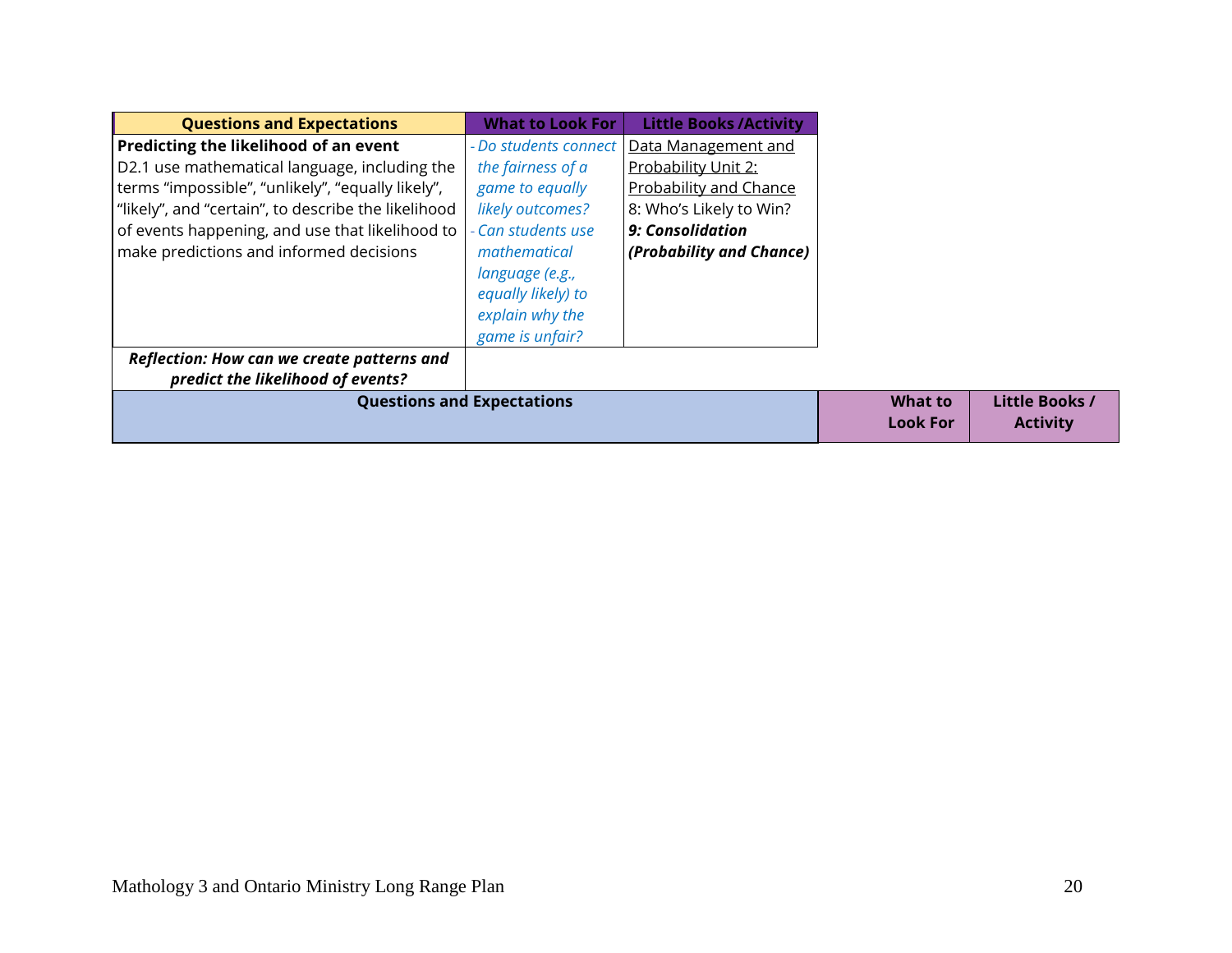| <b>Ontario Ministry Long Range Plan</b> | <b>Pearson Mathology</b>                                                                        |
|-----------------------------------------|-------------------------------------------------------------------------------------------------|
| <b>Mathematical Modelling</b>           | <b>Big Ideas</b>                                                                                |
|                                         | This is an opportunity to apply mathematical concepts and skills from this grade to solve real- |
|                                         | life problems that require the process of mathematical modelling using a variety of Big Ideas.  |
| Time: 15 days                           |                                                                                                 |

| <b>Questions and Expectations</b> | <b>What to Look For</b> | <b>Little Books/Activity</b>                   |
|-----------------------------------|-------------------------|------------------------------------------------|
|                                   |                         |                                                |
|                                   |                         | <b>The Street Party</b>                        |
|                                   |                         | - add/subtract to 1000                         |
|                                   |                         | - compare/order numbers to 1000 (further       |
|                                   |                         | developed)                                     |
|                                   |                         | A Week of Challenges                           |
|                                   |                         | - use properties of equality to solve problems |
|                                   |                         | - use the language of algebra                  |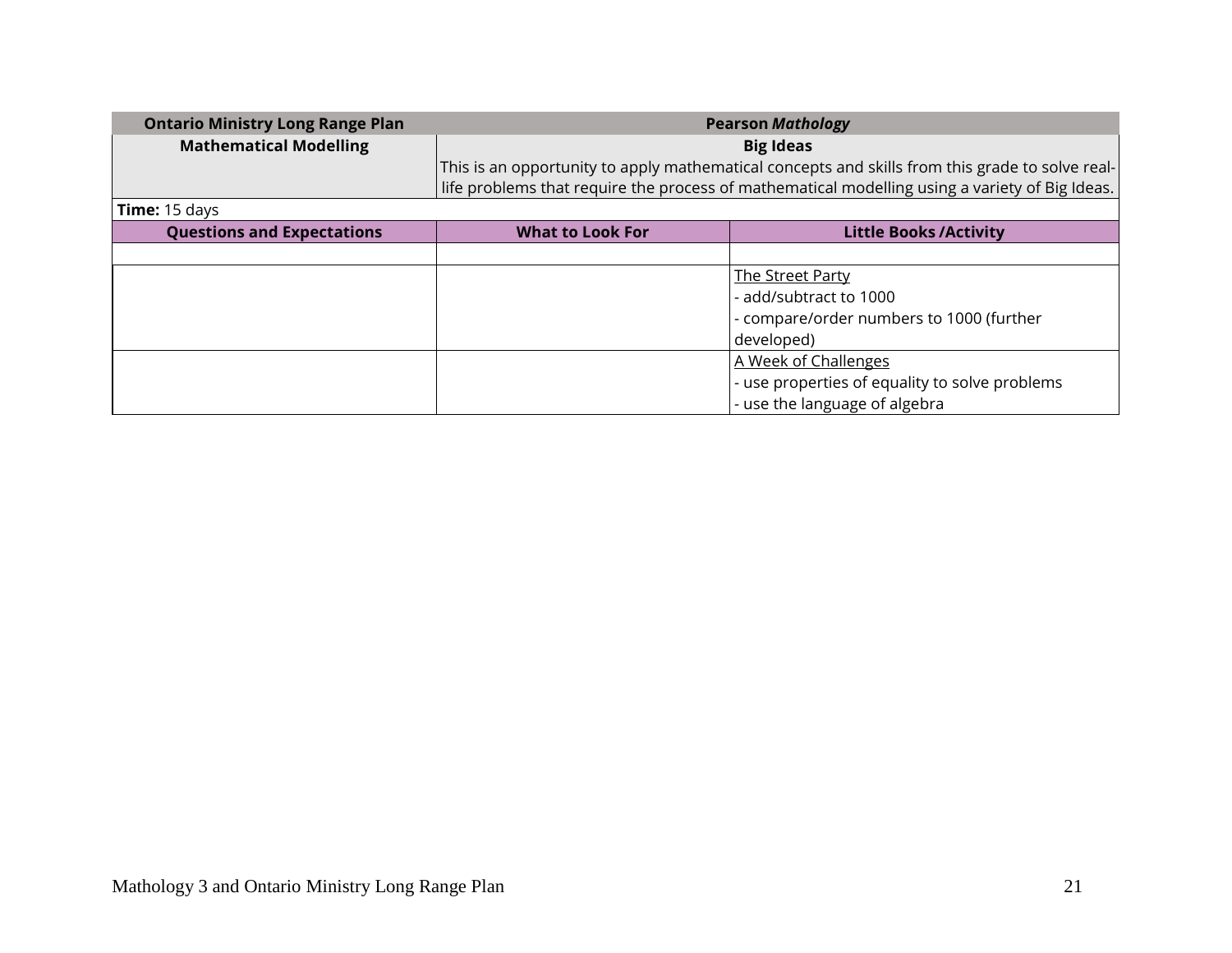| <b>Questions and Expectations</b> | What to Look For        | Little Books /Activity /       |
|-----------------------------------|-------------------------|--------------------------------|
| <b>Questions and Expectations</b> | <b>What to Look For</b> | <b>Little Books / Activity</b> |